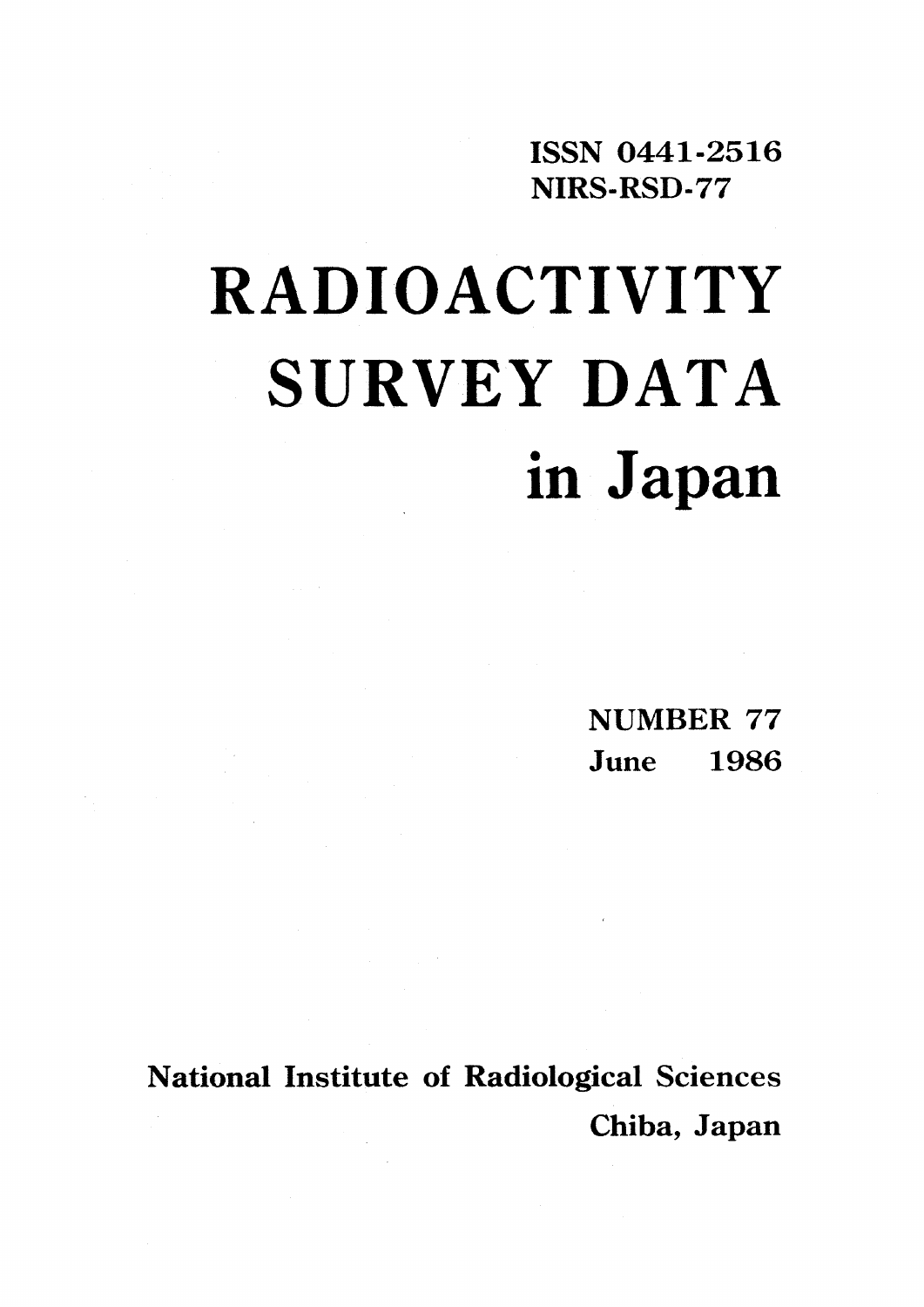# Radioactivity Survey Data in Japan

## Number 77

# **June 1986**

 $\ddot{\phantom{0}}$ 

### **Contents**

|    |     | Page                                                                        |  |
|----|-----|-----------------------------------------------------------------------------|--|
|    |     |                                                                             |  |
|    |     | (Japan Chemical Analysis Center)                                            |  |
|    |     |                                                                             |  |
| 2. |     |                                                                             |  |
| 3. |     |                                                                             |  |
| 4. |     | Determination of Stable Strontium, Calcium and Potassium  4                 |  |
| 5. |     |                                                                             |  |
| 6. |     |                                                                             |  |
|    | (1) |                                                                             |  |
|    |     | (producing districts)                                                       |  |
|    |     | (consuming districts)                                                       |  |
|    |     | (producing districts for domestic program)                                  |  |
|    |     | (producing districts for WHO program)                                       |  |
|    |     | (consuming districts)                                                       |  |
|    |     | (powder milk)                                                               |  |
|    |     | (4)-1 Strontium-90 and Cesium-137 in Vegetables 13<br>(producing districts) |  |
|    |     | -2 Strontium-90 and Cesium-137 in Vegetables 14<br>(consuming districts)    |  |
|    | (5) | Strontium-90 and Cesium-137 in Tea (Japanese Tea)15                         |  |
|    | (6) |                                                                             |  |
|    | (7) |                                                                             |  |
|    | (8) | Strontium-90 and Cesium-137 in Seaweeds 19                                  |  |
|    |     |                                                                             |  |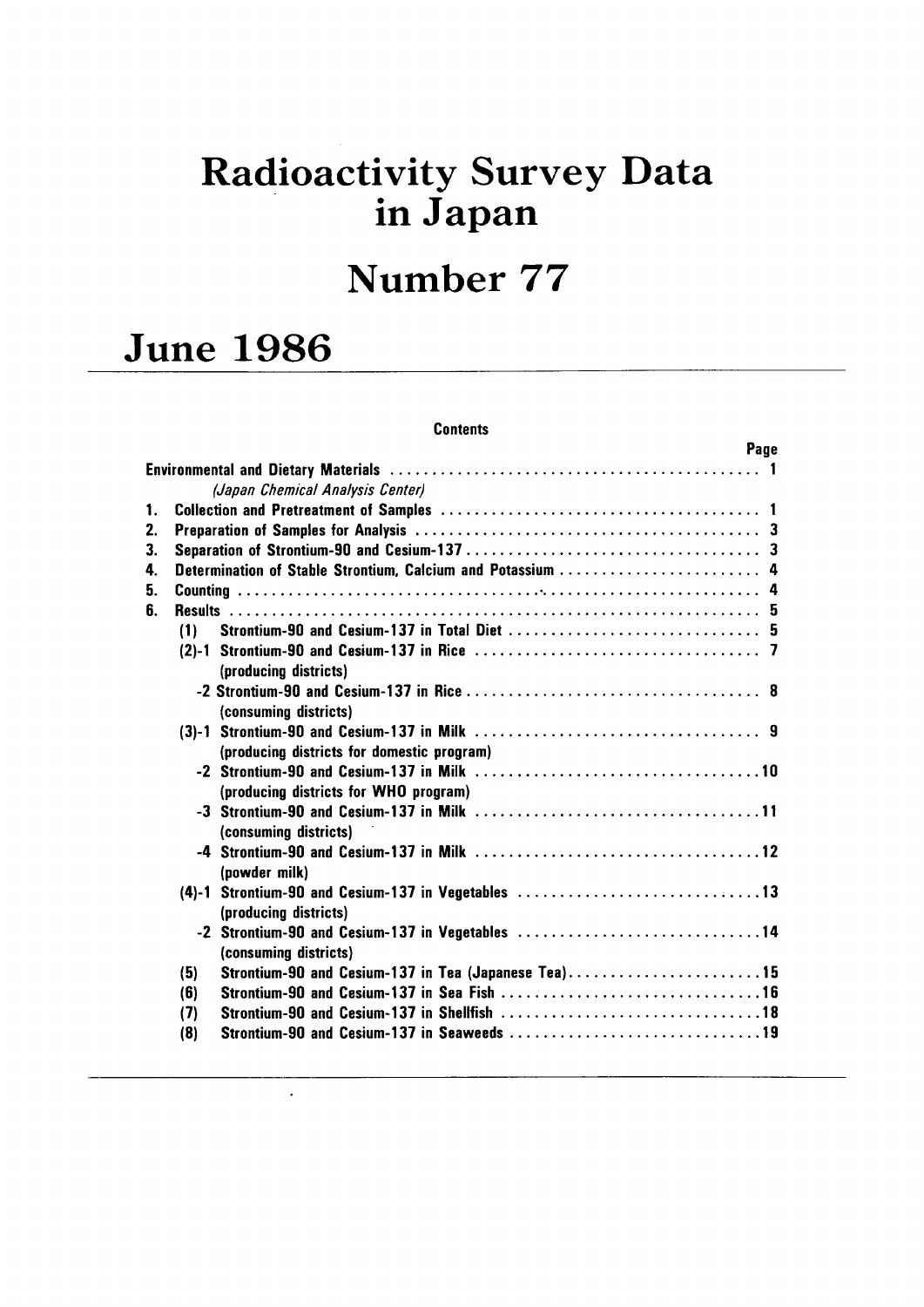#### **Environmental and Dietary Materials\***

(Japan Chemical Analysis Center)

- 1. **Collection and pretreatment of samples**
- (1) Rain and dry fallout

Rain and dry fallout was collected monthly on a sampling tray, approximately 5000  $\text{cm}^2$  in area, which was filled with water to a depth of 1 cm at the beginning of every month.

Strontium and cesium carrier solutions were added after the sample was filtered. The tray was washed with  $5\ell$  of distilled water and the washing was combined to the filtrate.

The sample was passed through a cation exchange column (500 m $\ell$  of Dowex 50W X8, 50 $\sim$ 100 mesh, Na form) at a rate flow of 80 m $\ell$ /min.

#### (2) Airborne dust

Airborne dust was collected by an electrostatic precipitator or a filter air sampler for every three months at a rate of more than  $3000 \text{ m}^3$  per month. The sampling was done 1 to 1.5 meters above the ground.

#### (3) Service water and freshwater

Service water, 100  $\ell$  each, was collected at the intake of the water-treatment plant and at the tap after water was left running for five minutes. Strontium and cesium carriers were added to the filtered water sample. The subsequent process was the same as that described in the section (1). Freshwater was treated in the same way as the service water.

#### $(4)$  Soil

Soil was collected from the location in the spacious and flat area without past surface disturbance caused by duststorms, inflow and outflow due to precipitation, etc.. Any places located under trees in a forest, in a stony area or inside of river banks were avoided. Soil was taken from two lavers of different depths.  $0\neg 5$ cm and  $5\sim$  20 cm. The soil lumps were crushed by hands and dried in a drying oven regulated  $105^{\circ}$ C. The soil was then passed through a 2 mm sieve to remove plant roots and pebbles.

#### (5) Sea water

Sea water was collected at the fixed stations

where the effect of terrestrial fresh water from rivers was expected to be negligibly small. A special consideration was also given to weather conditions. The sampling was carried out when there was no rainfall for the last few days. To prevent contamination, water samples were collected at the bow of a sampling boat just before she stood still by scooping surface water using a polyethylene bucket. Immediately after the collection, the samples were acidified to a pH lower than 3 by adding concentrated hydrochloric acid in a ratio of 1 m $\ell$  to 1 $\ell$  of sea water, and then stored in 20- $\ell$ polyethylene containers. The sampling equipments as well as containers were thoroughly rinsed with dilute hydrochloric acid and then with distilled water before use. Two hundred milliliters of sea water was also collected at the same stations for the determination of chlorinity.

#### (6) Sea sediments

Sediment was collected in the same area as that for the sea water sample, taking the following criteria into account:

- a. The depth of water exceeds 1 m at low tide.
- No significant sedimental movement is Ь. observed in the vicinity of concern.
- Mud, silt and fine sand are preferable. c.

A conventional sediment sampling device was used for collecting the top few centimeters of surface sediment. Approximately 4 kg of the sample in wet weight was spread on a stenless steel dish after removed of the pebbles, shells and other foreign materials, and dried in a drving oven regulated at  $105^{\circ}$ C.

(7) Total diet

A full one day ordinary diet including three meals. water, tea and other in-between snacks for five persons was collected as a sample of "total diet". The sample in a large stainless steel pan was carbonized carefully by direct application of gas flame, and was transfered to a porcelain dish and then ashed at 450 $\degree$ C in an electric muffle furnace.

#### $(8)$  Rice

Polished rice was collected in producing districts at the harvest and in consuming areas when new crops were first put on sale. The sample was carbonized and ashed in a porcelain dish.

Samples were sent to the Center from 32 contracted prefectures.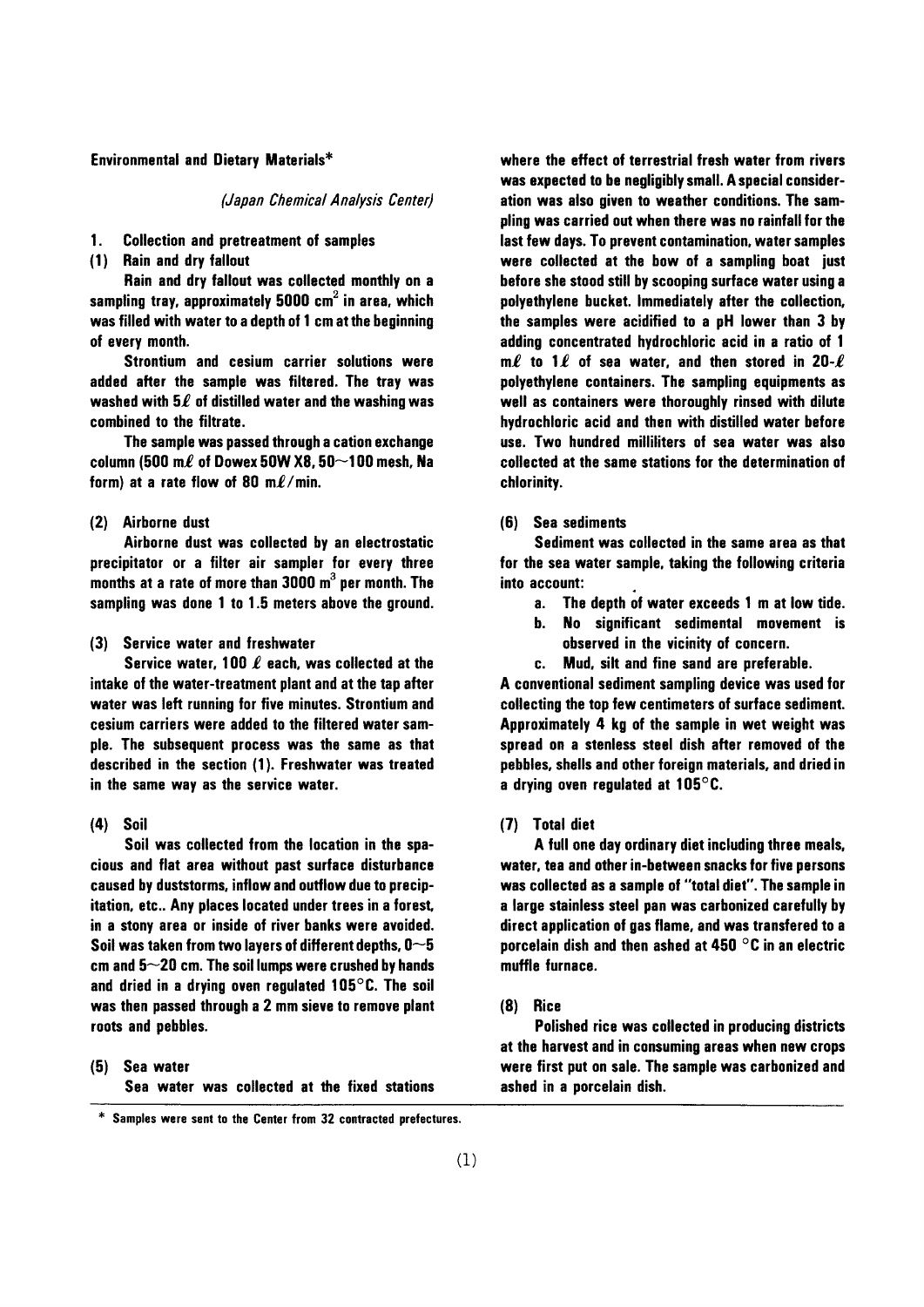#### $(9)$  Milk

Raw milk was collected in producing districts and commercial milk was purchased in consuming districts. Milk in a stainless steel pan or a porcelain dish was evaporated to dryness followed by carbonization and ashing.

#### (10) Vegetables

Spinach and Japanese radish were selected as the representatives for leaf vegetables and for nonstarch roots, respectively. After removing soil, the edible part of vegetable sample was dried and carbonized in a stainless steel pan or a porcelain dish.

#### $(11)$  Tea

Five hundred grams of manufactured green tea was collected, carbonized and ashed in a stainless steel pan or a porcelain dish.

#### (12) Fish, shellfish and seaweeds

a. Sea fish and freshwater fish

Fish was rinsed with water and blotted with a filter paper. Only the edible part was used in case of larger sized fish, and the whole part was used in case of smaller ones. Each sample was weighed and placed in a stainless steel pan or a porcelain dish. After carbonized, the sample was ashed in an electric muffle furnace.

**b.** Shellfish

Approximately 4 kg of shellfish including the shells was collected or purchased. After removing the shells, it was treated in the same way as that for the sea fish. c. Seaweeds

Edible seaweeds were collected and rinsed with water to remove sand and other adhering matters on the surface. These were removed of excess water, weighed dried and ashed.

Table 1 shows detailes of sample collection.

| Sample                                                 | Frequency of sampling                             | Quantity of sample             |
|--------------------------------------------------------|---------------------------------------------------|--------------------------------|
| $=$ Environmental materials $=$                        |                                                   |                                |
| (1) Rain and dry fallout                               |                                                   |                                |
| For domestic program                                   | monthly                                           |                                |
| For WHO program<br>2.                                  | monthly                                           |                                |
| (2) Airborne dust                                      | quarterly                                         | $>$ 3000 m <sup>3</sup> /month |
| (3) Service water and freshwater                       |                                                   |                                |
| Service water (source water)                           | semiyearly                                        | 100l                           |
| 2<br>Service water (tap water)                         | semiyearly                                        | 100l                           |
| 3<br>Freshwater                                        | yearly (fishing season)                           | 100l                           |
| $(4)$ Soil                                             |                                                   |                                |
| $0\neg 5$ cm<br>L                                      | yearly                                            | $4 \,\mathrm{k}$ a             |
| $5 - 20$ cm<br>$\mathcal{L}$                           | yearly                                            | 4 ka                           |
| (5) Sea water                                          | yearly                                            | 40l                            |
| (6) Sea sediments                                      | yearly                                            | $4 \text{ kg}$                 |
| $=$ Dietary materials $=$                              |                                                   |                                |
| (7) Total diet                                         | semiyearly                                        | daily amount for 5 person      |
| $(8)$ Rice                                             |                                                   |                                |
| Producing districts                                    |                                                   |                                |
|                                                        | yearly (harvesting season)                        |                                |
|                                                        |                                                   | 5 kg (polished rice)           |
| Consuming districts<br>2                               | yearly (harvesting season)                        | 5 kg (polished rice)           |
| $(9)$ Milk                                             |                                                   |                                |
| Producing districts for<br>$\mathbf{1}$<br>WHO program | quarterly (February, May, August and<br>November) | 3l                             |
| Producing districts for<br>2<br>domestic program       | semiyearly (February and August)                  | 3l                             |

Table 1 Details of sample collection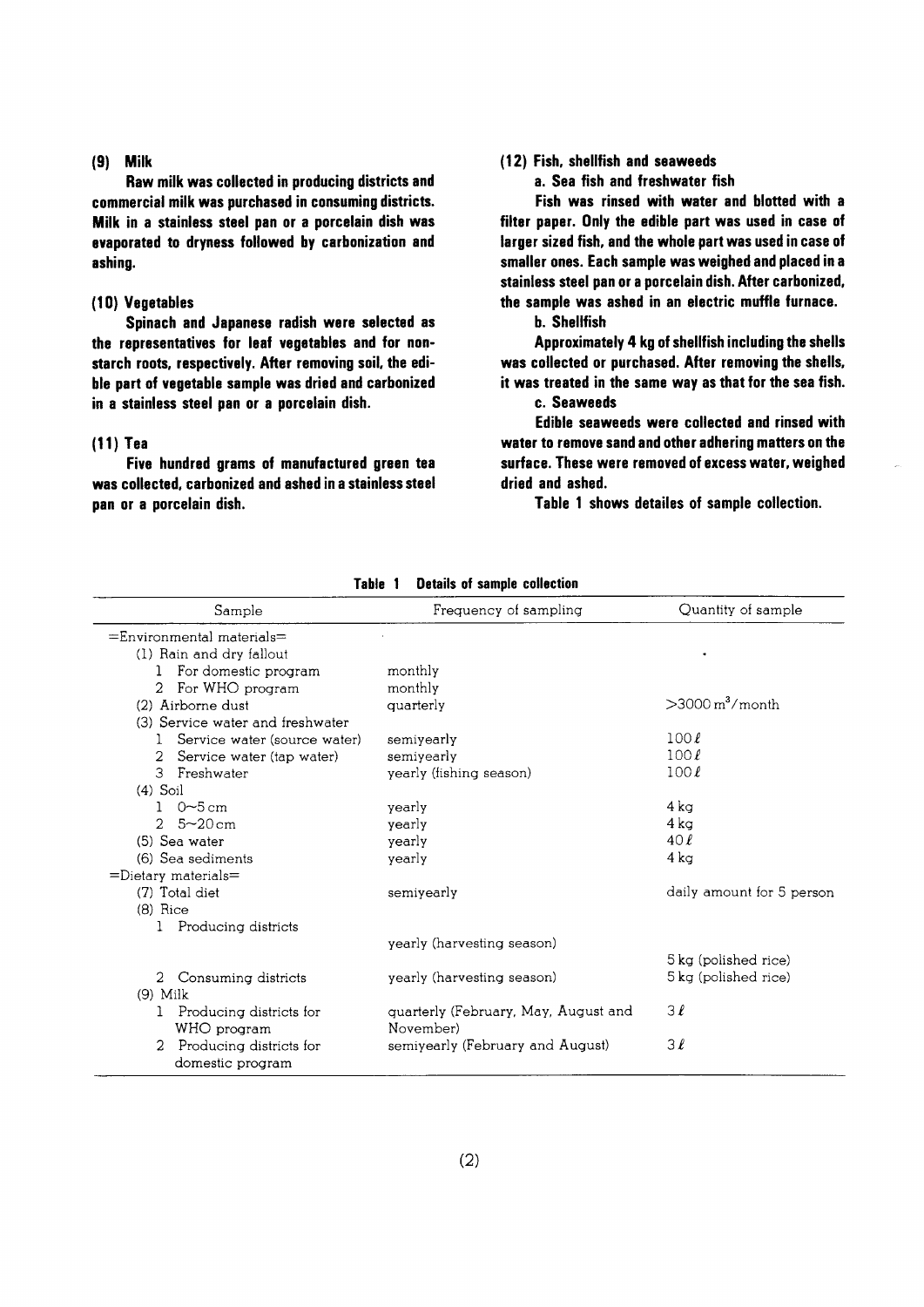| Sample                             | Frequency of sampling                | Quantity of sample      |
|------------------------------------|--------------------------------------|-------------------------|
| 3 Consuming districts              | semiyearly (February and August)     | 3l                      |
| 4 Powdered milk                    | semiyearly (April and October)       | $2\sim 3\,\mathrm{k}$ a |
| $(10)$ Vegetables                  |                                      |                         |
| Producing districts                | yearly (hervesting season)           | 4 ka                    |
| 2 Consuming districts              | yearly (harvesting season)           | $4 \text{ka}$           |
| $(11)$ Tea                         | yearly (the first harvesting season) | 500g (manufactured tea) |
| (12) Fish, shellfish, and seaweeds |                                      |                         |
| Sea fish                           | yearly (fishing season)              | 4 kg                    |
| 2 Freshwater fish                  | yearly (fishing season)              | 4 ka                    |
| 3 Shellfish                        | yearly (fishing season)              | 4 kg                    |
| Seaweeds<br>4                      | yearly (fishing season)              | $2-3$ kg                |

#### Preparation of samples for analysis  $2.$

(1) Rain, service water and freshwater

Strontium and cesium were eluted with hydrochloric acid from the cation exchange column. The residue of rain sample on the filter paper was ashed in an electric muffle furnace and the ash was dissolved in hydrochloric acid. The insoluble part was filtered and washed. The filtrate and the washings were combined to the previous eluate and used for radiochemical analysis.

#### (2) Soil and Sea sediment

Dried soil was crushed to smaller ones than 0.25 mm in size by a crusher. The sieved sample was ashed in an electric muffle furnace regulated at  $450^{\circ}$ C. The sample was then heated with hydrochloric acid, strontium and cecium carrier solutions and the mixture was heated. The insoluble constituent was filtered off and washed with water.

The dried sample was crushed to smaller ones than 0.25 mm by a crushing machine. The further preparation of the sample was the same as that described in the section 2-(2).

#### $(3)$  Rice

The ashed sample was pulverized with a porcelain mortar and passed through a 0.35 mm sieve. The sieved sample to which both strontium and cesium carriers were added, was digested with nitric acid by heating. After the sample was heated again with nitric acid to dryness, strontium and cesium were extracted with hydrochloric acid and water. The insoluble constituent was filtered and washed. The filtrate and washings were combined for subsequent radiochemical analysis. (4) Airborne dust, diet, milk, vegetables, fish and shel-Ifish, seaweeds, tea, and others

These ashed samples were treated with the same procedure as that described in the section 2-(4).

Separation of strontiunm-90 and cesium-137 3.

#### (1) Strontium-90

Sample solutions, prepared as in the foregoing sections 2-(1) through 2-(5), were neutralized with sodium hydroxide. After sodium carbonate was added, the precipitate of strontium and calcium carbonates was separated. The supernatant solution was retained for cesium-137 determination. The carbonates were dissolved in hydrochloric acid and strontium and calcium were precipitated as oxalates. The precipitate was dissolved in nitric acid and strontium was separated from calcium by successive fuming nitric acid separation. Iron scavenge was made after addition of ferric iron carrier followed by barium chromate separation after addition of barium carrier to remove radium, its daughters and lead. Strontium was recovered as carbonate, and the precipitate was dried and weighed to determine strontium recovery. The strontium carbonate was dissolved in hydrochloric acid and iron carrier was added. The solution was allowed to stand for two weeks for strontium-90 and yttrium-90 to attain equilibrium. Yttrium-90 was coprecipitated with ferric hydroxide and the precipitate was filtered off, washed and counted.

#### $(2)$  Cesium-137

The supernatant separated from the strontium fraction was acidified with hydrochloric acid. While stirring, cesium was adsorbed on the ammonium molyb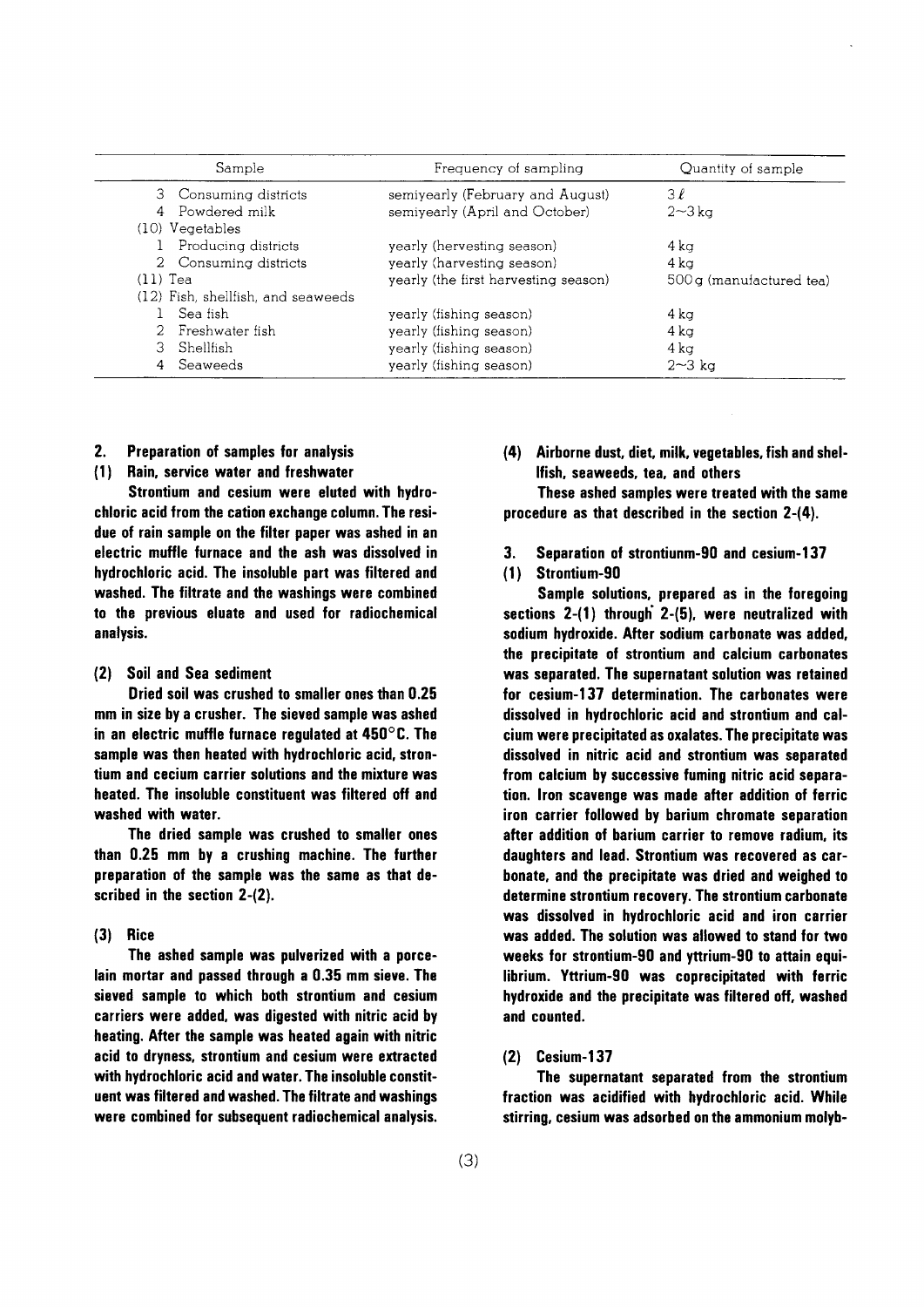dophosphate added.

After filtered off and washed with hydrochlotric acid the precipitate was dissolved in 2.5N sodium hydroxide solution. The solution was adjusted to pH 8.2 with hydrochloric acid and allowed to cool. Resultant molybdenum hydroxide which separated out in the solution. was filtered off and washed with water. EDTA was added to the filtrate and washings. Cesium and rubidium were adsorbed on a cation exchange column and cesium was separated from rubidium by eluting with hydrochloric acid.

The eluate was evaporated to dryness and was dissolved. The solution was filtered. Chloroplatinic acid was added to precipitate cesium. The precipitate was filtered onto a tared paper using a demountable filter and washed with water and then ethanol. After drying, the chemical yield of cesium was determined by weighing the precipitate. Cesium-137 radioactivity was measured for this precipitate.

- 4. Determination of stable strontium, calcium and notassium
	- A weighed amount of soil or sea sediment was

heated in a electric muffle furnace at 450°C and then treated with hydrochloric acid for extraction. A weighed aliguot of ashed samples of total diet. vegetables, milk, fish, shellfish or seaweeds was digested with hydrofloric acid and nitric acid. The extract was made up to an appropriate volume with dilute hydrochloric acid. The sample solution was analyzed for calcium by titration with standard potassium permanganate solution after separating calcium as oxalate. Atomic absorption spectroscopy was applied when appropriate. Stable strontium and potassium were determined by atomic absorption and flame emission spectrometry, respectively.

#### 5. **Counting**

After the radiochemical separation, the mounted precipitates were counted for activity using low background beta counters normally for 60 to 90 min. Net sample counting rates were corrected for counter efficiency, recovery, self-absorption and decay to obtain the content of strontium-90 and cesium-137 per sample aliquot. From the results, concentrations of these nuclides in the original samples were calculated.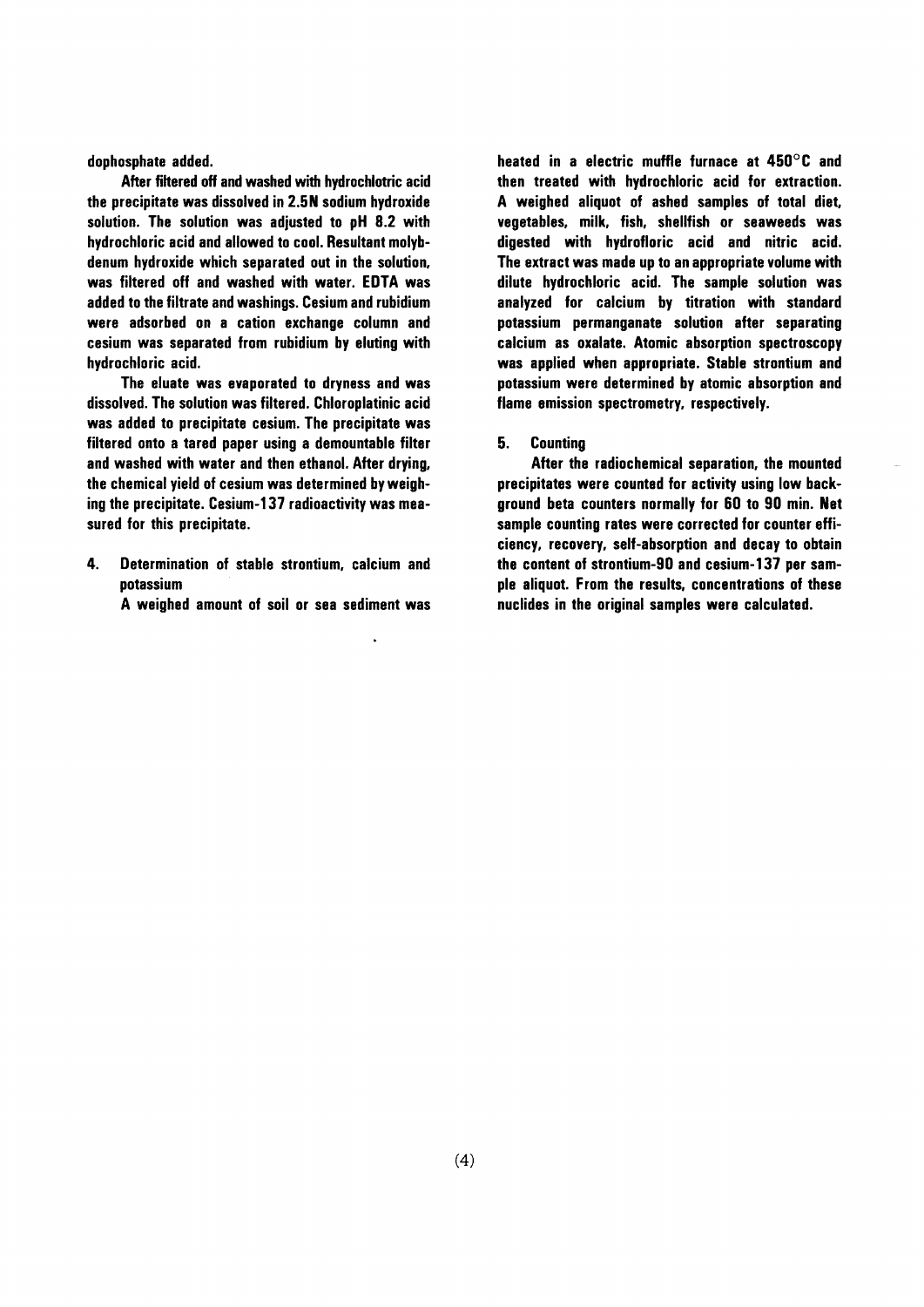6. ResⅦ1ts

#### (1) Strontium-90 and Cesium-137in Total Diet (from Nov. 1985 to Jul. 1986)

-COntinued from NO.75 0f this publication-

|  |  | Table (1): Strontium-90 and Cesium-137 in Total Diet |  |  |
|--|--|------------------------------------------------------|--|--|
|--|--|------------------------------------------------------|--|--|

|                          | Ash  | $ca$ | K<br>$(g/p \cdot d)$ (mg/p $\cdot d$ ) (mg/p $\cdot d$ ) |                  | $\frac{80}{s}$ |                  | 137C <sub>S</sub> |  |
|--------------------------|------|------|----------------------------------------------------------|------------------|----------------|------------------|-------------------|--|
| Location                 |      |      |                                                          | $(pCi/p\cdot d)$ | S.U.           | $(pCi/p\cdot d)$ | C.U.              |  |
| November, 1985           |      |      |                                                          |                  |                |                  |                   |  |
| Nishikawa-machi, NIIGATA | 18.9 | 598  | 2580                                                     | $4.3 \pm 0.43$   | $7.2 \pm 0.72$ | $1.6 \pm 0.25$   | $0.6 \pm 0.10$    |  |
| Kanazawa, ISHIKAWA       | 18.8 | 609  | 2650                                                     | $4.1 \pm 0.44$   | $6.7 \pm 0.72$ | $2.0 \pm 0.26$   | $0.8 \pm 0.10$    |  |
| Fukui, FUKUI             | 14.1 | 675  | 1600                                                     | $2.1 \pm 0.27$   | $3.1 \pm 0.40$ | $0.6 \pm 0.16$   | $0.4 \pm 0.10$    |  |
| Neyagawa, OSAKA          | 16.5 | 665  | 2150                                                     | $2.2 \pm 0.33$   | $3.3 \pm 0.49$ | $2.5 \pm 0.28$   | $1.2 \pm 0.13$    |  |
| Matsue, SHIMANE          | 25.2 | 1400 | 3230                                                     | $4.0 \pm 0.50$   | $2.9 \pm 0.36$ | $4.1 \pm 0.40$   | $1.3 \pm 0.12$    |  |
| Nagasaki, NAGASAKI       | 13.6 | 435  | 1830                                                     | $1.3 \pm 0.26$   | $3.0 \pm 0.60$ | $1.6 \pm 0.19$   | $0.8 \pm 0.10$    |  |
| December, 1985           |      |      |                                                          |                  |                |                  |                   |  |
| Aomori, AOMORI           | 18.3 | 437  | 2100                                                     | $3.2 \pm 0.38$   | $7.3 \pm 0.86$ | $1.1 \pm 0.22$   | $0.5 \pm 0.10$    |  |
| Shinjuku, TOKYO          | 14.6 | 375  | 1810                                                     | $1.9 \pm 0.26$   | $5.0 \pm 0.71$ | $1.6 \pm 0.20$   | $0.9 \pm 0.11$    |  |
| Nagano, NAGANO           | 18.6 | 792  | 2530                                                     | $3.0 \pm 0.38$   | $3.8 \pm 0.48$ | $1.3 \pm 0.24$   | $0.5 \pm 0.09$    |  |
| Kyoto, KYOTO             | 17.4 | 812  | 2160                                                     | $2.2 \pm 0.36$   | $2.8 \pm 0.45$ | $1.5 \pm 0.27$   | $0.7 \pm 0.13$    |  |
| January, 1986            |      |      |                                                          |                  |                |                  |                   |  |
| Fukushima, FUKUSHIMA     | 18.4 | 488  | 2180                                                     | $2.9 \pm 0.36$   | $5.9 \pm 0.73$ | $2.8 \pm 0.28$   | $1.3 \pm 0.13$    |  |
| Hiroshima, HIROSHIMA     | 11.9 | 857  | 1340                                                     | $1.3 \pm 0.21$   | $1.5 \pm 0.24$ | $2.0 \pm 0.18$   | $1.5 \pm 0.14$    |  |
| Yamaguchi, YAMAGUCHI     | 20.2 | 608  | 2570                                                     | $2.5 \pm 0.41$   | $4.1 \pm 0.68$ | $2.5 \pm 0.29$   | $1.0 \pm 0.11$    |  |
| Naha. OKINAWA            | 17.1 | 681  | 2150                                                     | $1.2 \pm 0.30$   | $1.8 \pm 0.45$ | $1.4 \pm 0.21$   | $0.7 \pm 0.10$    |  |
| May, 1986                |      |      |                                                          |                  |                |                  |                   |  |
| Kanazawa, ISHIKAWA       | 16.9 | 608  | 2050                                                     | $2.4 \pm 0.35$   | $3.9 \pm 0.57$ | $6.0 \pm 0.37$   | $2.9 \pm 0.18$    |  |
| Wakayama, WAKAYAMA       | 8.90 | 296  | 911                                                      | $0.8 \pm 0.16$   | $2.8 \pm 0.56$ | $1.6 \pm 0.15$   | $1.8 \pm 0.16$    |  |
| June, 1986               |      |      |                                                          |                  |                |                  |                   |  |
| Sapporo, HOKKAIDO        | 18.4 | 1030 | 2430                                                     | $5.0 \pm 0.40$   | $4.9 \pm 0.39$ | $8.5 \pm 0.43$   | $3.5 \pm 0.18$    |  |
| Aomori, AOMORI           | 20.3 | 1280 | 2210                                                     | $3.4 \pm 0.41$   | $2.7 \pm 0.32$ | $5.4 \pm 0.38$   | $2.4 \pm 0.17$    |  |
| Yamagata, YAMAGATA       | 15.8 | 542  | 1680                                                     | $3.4 \pm 0.34$   | $6.3 \pm 0.63$ | $3.1 \pm 0.26$   | $1.9 \pm 0.15$    |  |
| Mito, IBARAGI            | 17.5 | 562  | 2060                                                     | $3.2 \pm 0.36$   | $5.7 \pm 0.64$ | $3.7 \pm 0.29$   | $1.8 \pm 0.14$    |  |
| Shinjuku, TOKYO          | 13.0 | 404  | 1980                                                     | $1.3 \pm 0.25$   | $3.2 \pm 0.63$ | $4.0 \pm 0.26$   | $2.0 \pm 0.13$    |  |
| Nishikawa-machi, NIIGATA | 17.1 | 662  | 2420                                                     | $2.9 \pm 0.38$   | $4.3 \pm 0.57$ | $7.6 \pm 0.42$   | $3.1 \pm 0.17$    |  |
| Fukui, FUKUI             | 13.8 | 699  | 1500                                                     | $2.4 \pm 0.27$   | $3.4 \pm 0.39$ | $3.0 \pm 0.24$   | $2.0 \pm 0.16$    |  |
| Nagano, NAGANO           | 16.4 | 833  | 2130                                                     | $2.4 \pm 0.30$   | $2.9 \pm 0.36$ | $3.2 \pm 0.26$   | $1.5 \pm 0.12$    |  |
| Shizuoka, SHIZUOKA       | 15.9 | 742  | 2530                                                     | $2.0 \pm 0.29$   | $2.7 \pm 0.38$ | $4.7 \pm 0.31$   | $1.9 \pm 0.12$    |  |
| Nagoya, AICHI            | 22.1 | 1170 | 2290                                                     | $2.6 \pm 0.39$   | $2.2 \pm 0.33$ | $6.9 \pm 0.43$   | $3.0 \pm 0.19$    |  |
| Kyoto, KYOTO             | 16.4 | 538  | 2190                                                     | $2.1 \pm 0.35$   | $3.9 \pm 0.65$ | $2.3 \pm 0.27$   | $1.0 \pm 0.12$    |  |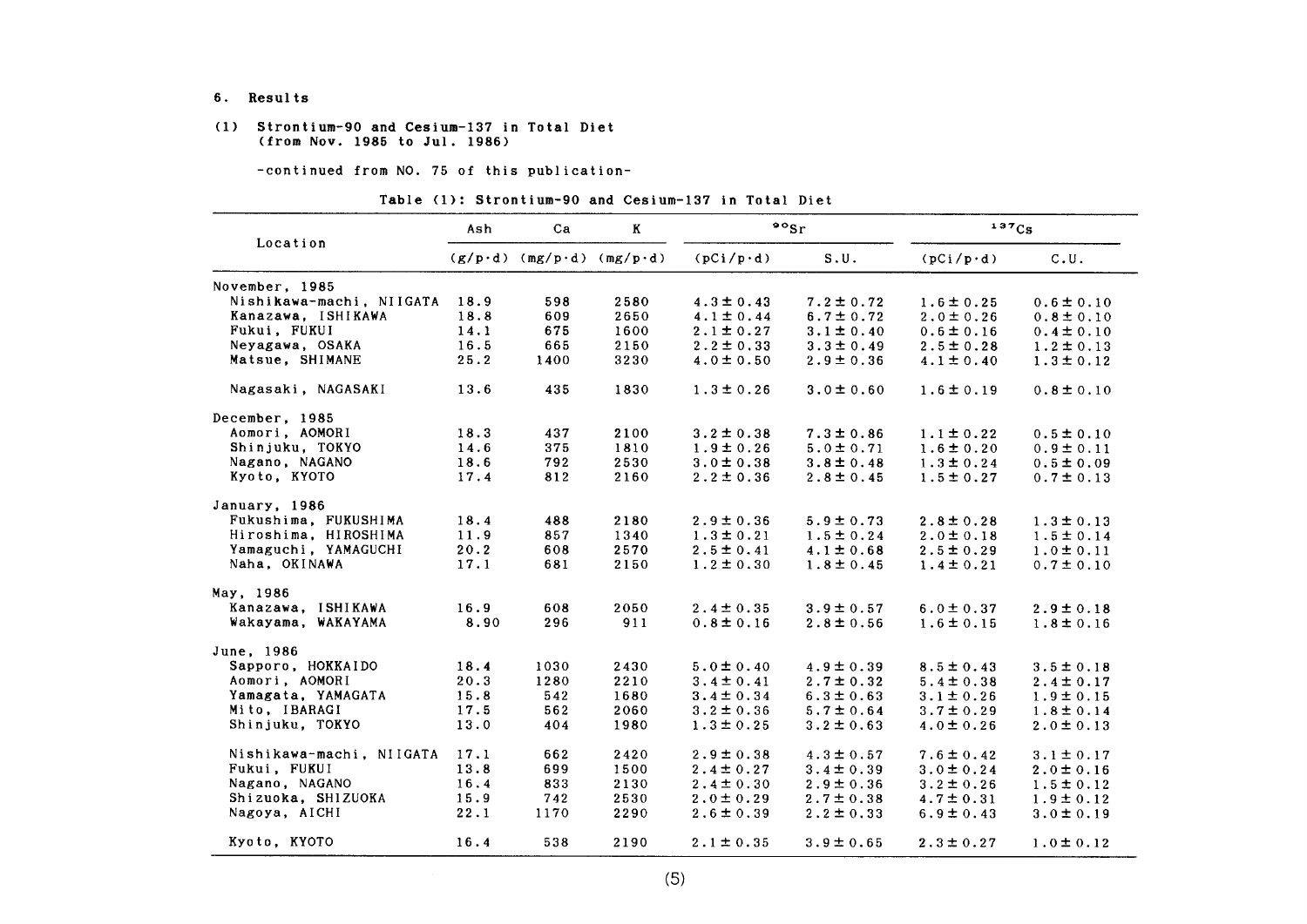|                      | Ash             | Ca  | K<br>$(mg/p \cdot d)$ (mg/p $\cdot d$ ) | 90 <sub>5r</sub>  |                | $137C_S$          |                |
|----------------------|-----------------|-----|-----------------------------------------|-------------------|----------------|-------------------|----------------|
| Location             | $(g/v \cdot d)$ |     |                                         | $(pCi/p \cdot d)$ | S.U.           | $(pCi/p \cdot d)$ | C.U.           |
| Kakogawa, HYOGO      | 12.1            | 732 | 1460                                    | $1.6 \pm 0.22$    | $2.2 \pm 0.31$ | $2.5 \pm 0.21$    | $1.7 \pm 0.14$ |
| Fukube-mura, TOTTORI | 15.4            | 587 | 1730                                    | $2.4 \pm 0.30$    | $4.1 \pm 0.51$ | $5.8 \pm 0.34$    | $3.4 \pm 0.20$ |
| Okayama, OKAYAMA     | 15.6            | 477 | 1810                                    | $1.9 \pm 0.30$    | $4.0 \pm 0.63$ | $6.0 \pm 0.35$    | $3.3 \pm 0.19$ |
| Yamaguchi, YAMAGUCHI | 13.5            | 475 | 1750                                    | $1.7 \pm 0.24$    | $3.6 \pm 0.51$ | $4.5 \pm 0.28$    | $2.6 \pm 0.16$ |
| Matsuyama, EHIME     | 13.2            | 496 | 1470                                    | $1.5 \pm 0.26$    | $3.0 \pm 0.52$ | $2.4 \pm 0.23$    | $1.6 \pm 0.15$ |
| Kochi, KOCHI         | 13.9            | 626 | 2060                                    | $3.1 \pm 0.32$    | $4.9 \pm 0.51$ | $\pm 0.5$<br>15   | $7.1 \pm 0.24$ |
| Dazaifu, FUKUOKA     | 11.9            | 465 | 2020                                    | $1.7 \pm 0.23$    | $3.6 \pm 0.49$ | $4.9 \pm 0.27$    | $2.4 \pm 0.13$ |
| Saga, SAGA           | 14.1            | 674 | 1870                                    | $1.8 \pm 0.27$    | $2.7 \pm 0.40$ | $2.9 \pm 0.25$    | $1.6 \pm 0.13$ |
| Ookuchi. KAGOSHIMA   | 11.0            | 209 | 1310                                    | $1.3 \pm 0.21$    | $6.1 \pm 0.98$ | $4.5 \pm 0.25$    | $3.4 \pm 0.19$ |
| JUly, 1986           |                 |     |                                         |                   |                |                   |                |
| Akita, AKITA         | 16.3            | 549 | 1950                                    | $2.0 \pm 0.31$    | $3.6 \pm 0.56$ | $9.7 \pm 0.43$    | $5.0 \pm 0.22$ |
| Hiratsuka, KANAGAWA  | 15.3            | 532 | 2420                                    | $1.5 \pm 0.28$    | $2.9 \pm 0.52$ | $\pm 0.4$<br>10   | $4.2 \pm 0.18$ |

 $\sim 10^7$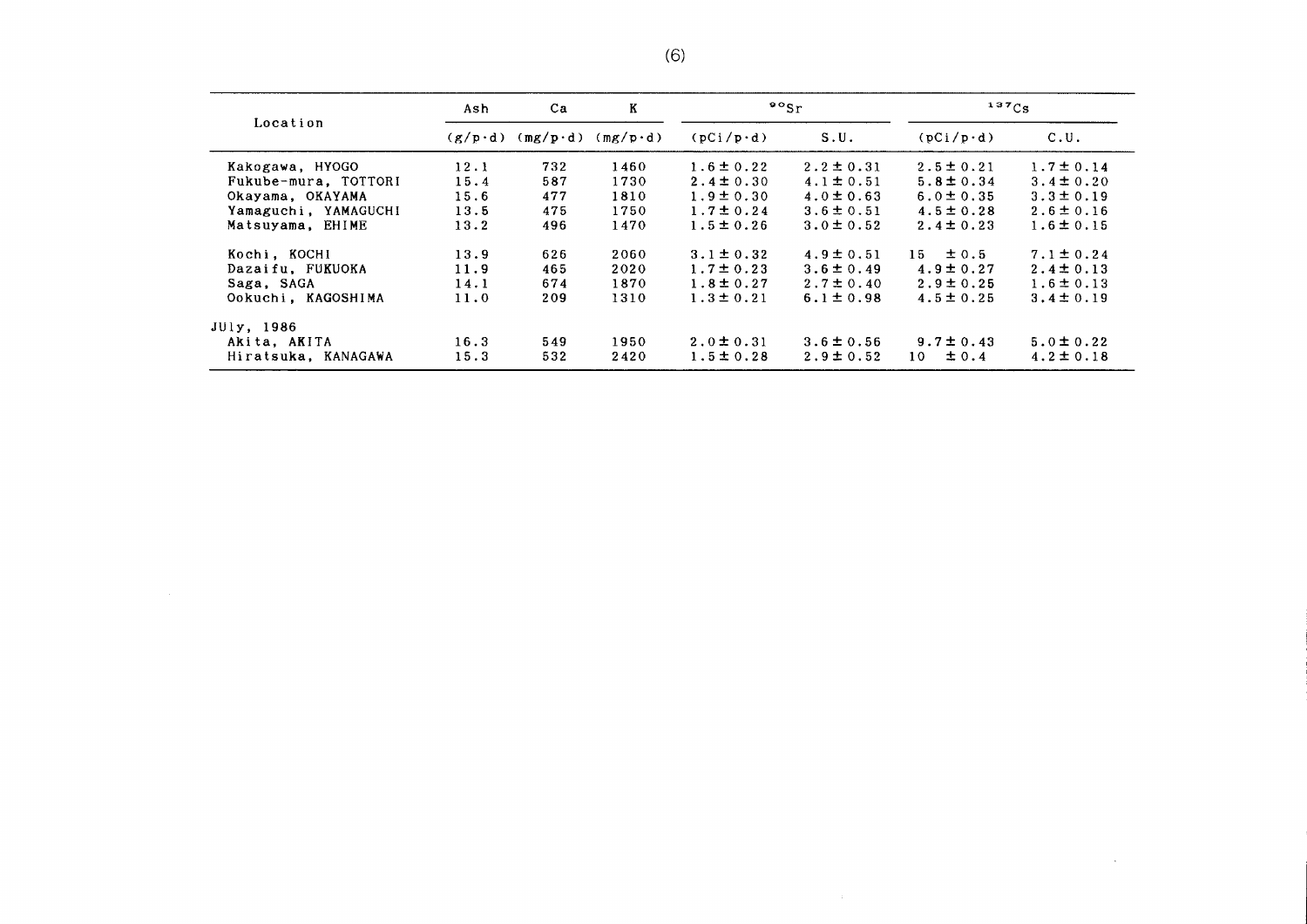#### (2)-1 Strontium-90 &nd Ce8ium-137in Rice(producing district8) (from Nov. 1985 to Dec. 1985)

-COntinued from NO.75 0f this publication-

|  | Table $(2)-1$ : Strontium-90 and Cesium-137 in Rice |  |  |  |
|--|-----------------------------------------------------|--|--|--|
|  |                                                     |  |  |  |

|                                                                                | Component               |                         |                         | $^{90}$ Sr                                         |                                      | $137C_S$                                           |                                                    |
|--------------------------------------------------------------------------------|-------------------------|-------------------------|-------------------------|----------------------------------------------------|--------------------------------------|----------------------------------------------------|----------------------------------------------------|
| Location                                                                       | Ash(X)                  | $Ca(g/Kg)$ $K(g/Kg)$    |                         | pCi/Kg                                             | S.U.                                 | pci/Kg                                             | C.U.                                               |
| November, 1985<br>Ishikari-machi, HOKKAIDO 0.696                               |                         | 0.086                   | 1.21                    | $0.3 \pm 0.19$                                     | $4\pm 2.3$                           | $0.7 \pm 0.14$                                     | $0.6 \pm 0.11$                                     |
| December, 1985<br>Fukushima, FUKUSHIMA<br>Akashi, HYOGO<br>Chikushino, FUKUOKA | 0.688<br>0.540<br>0.574 | 0.072<br>0.062<br>0.059 | 0.997<br>0.783<br>0.883 | $0.2 \pm 0.19$<br>$0.0 \pm 0.15$<br>$0.2 \pm 0.15$ | 3 ± 2.6<br>$0 \pm 2.4$<br>$4\pm 2.6$ | $2.1 \pm 0.22$<br>$0.2 \pm 0.11$<br>$0.4 \pm 0.13$ | $2.1 \pm 0.22$<br>$0.2 \pm 0.14$<br>$0.5 \pm 0.14$ |

 $\sim 10^{11}$  km s  $^{-1}$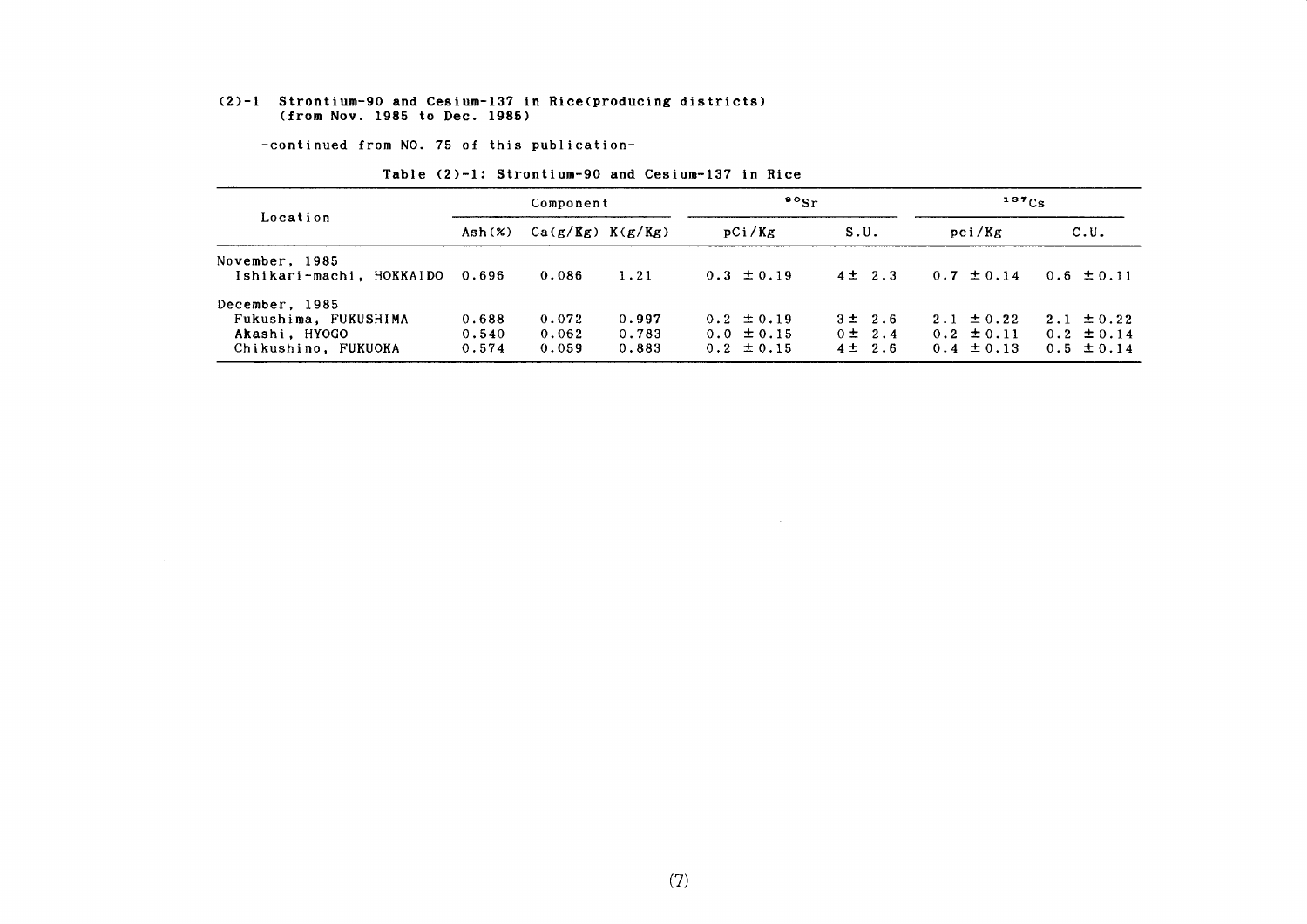#### (2)-2 Strontium-90 and Cesium-137in Rice(COnSuming districts) (from Nov.1985 to Jan.1986)

-COntinued from NO.75 0f this publication-

|                          | Component |                      |       | $90g_r$        |             | $137C_S$          |                |  |
|--------------------------|-----------|----------------------|-------|----------------|-------------|-------------------|----------------|--|
| Location                 | Ash(x)    | $Ca(g/Kg)$ $K(g/Kg)$ |       | pCi/Kg         | S.U.        | pci/Kg            | C.U.           |  |
| November, 1985           |           |                      |       |                |             |                   |                |  |
| Sapporo, HOKKAIDO        | 0.599     | 0.062                | 1.16  | $0.4 \pm 0.17$ | 6 ± 2.7     | $0.7 \pm 0.13$    | $0.6 \pm 0.11$ |  |
| Fukui, FUKUI             | 0.556     | 0.063                | 0.911 | $0.3 \pm 0.16$ | 5 ± 2.5     | $0.6 \pm 0.13$    | $0.6 \pm 0.15$ |  |
| December, 1985           |           |                      |       |                |             |                   |                |  |
| Kobe, HYOGO              | 0.566     | 0.063                | 0.905 | $0.2 \pm 0.17$ | $3 \pm 2.7$ | $1.2 \pm 0.15$    | $1.3 \pm 0.16$ |  |
| Matsue, SHIMANE          | 0.566     | 0.059                | 0.735 | $0.3 \pm 0.18$ | 5 ± 3.1     | $6.7 \pm 0.30$    | $9.0 \pm 0.41$ |  |
| Kasuga, FUKUOKA          | 0.627     | 0.064                | 0.858 | $0.5 \pm 0.18$ | 7 ± 2.9     | $0.5 \pm 0.15$    | $0.5 \pm 0.17$ |  |
| Yonagusuku-mura, OKINAWA | 0.533     | 0.053                | 0.842 | $0.2 \pm 0.15$ | $4 \pm 2.8$ | $0.2 \pm 0.11$    | $0.2 \pm 0.13$ |  |
| January, 1986            |           |                      |       |                |             |                   |                |  |
| Hirosaki, AOMORI         | 0.533     | 0.059                | 0.724 | $0.2 \pm 0.14$ | 3 ± 2.4     | $0.3 \pm 0.11$    | $0.5 \pm 0.15$ |  |
| Nagasaki, NAGASAKI       | 0.633     | 0.068                | 0.810 | $0.1 \pm 0.17$ | $1 \pm 2.5$ | $\pm$ 0.18<br>1.4 | 1.8 $\pm$ 0.22 |  |

 $\sim 10^7$ 

Table (2)-2: Strontium-90 and Cesium-137 in Rice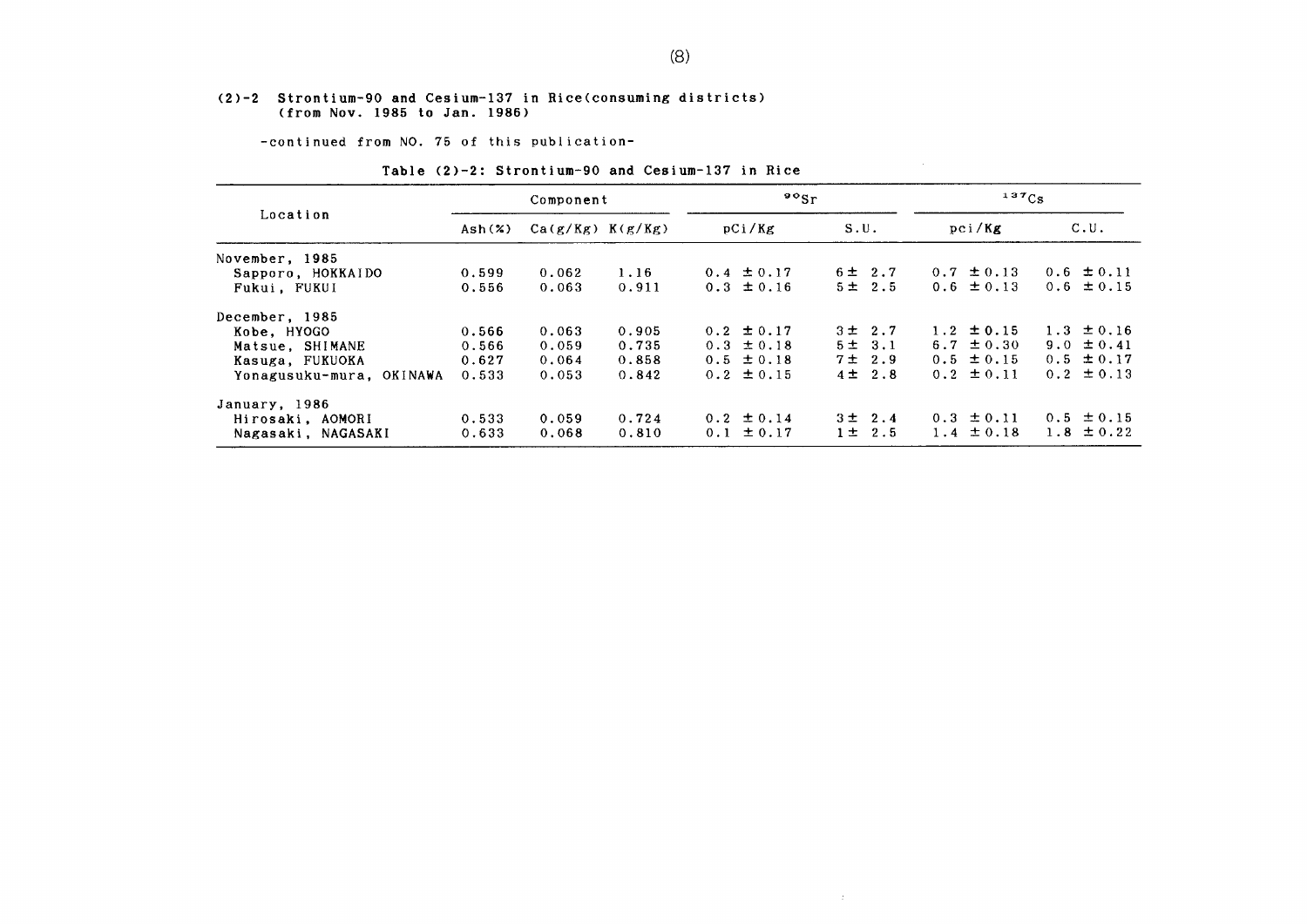#### (3)-1 Strontium-90 and Cesium-137 in Milk(producing districts for domestic program) (from Feb. 1986 to Jun. 1986)

-COntinued from NO.75 0f this publication-

|                          | Component              |      |        |                | $\frac{80}{5}$ | $137C_S$       |                |
|--------------------------|------------------------|------|--------|----------------|----------------|----------------|----------------|
| Location                 | Ash $(g/1)$ Ca $(g/1)$ |      | K(g/1) | pCi/1          | S.U.           | pci/l          | C.U.           |
| February, 1986           |                        |      |        |                |                |                |                |
| Aomori, AOMORI           | 7.60                   | 1.26 | 1.57   | $2.4 \pm 0.26$ | $1.9 \pm 0.21$ | $2.8 \pm 0.24$ | $1.8 \pm 0.15$ |
| Mito, IBARAGI            | 7.67                   | 1.22 | 1.77   | $0.5 \pm 0.20$ | $0.4 \pm 0.17$ | $1.0 \pm 0.18$ | $0.6 \pm 0.10$ |
| Oshimizu-machi, ISHIKAWA | 7.12                   | 1.13 | 1.63   | $1.3 \pm 0.33$ | $1.2 \pm 0.29$ | $2.2 \pm 0.31$ | $1.4 \pm 0.19$ |
| Mihara-machi, HYOGO      | 7.13                   | 1.09 | 1.60   | $0.7 \pm 0.19$ | $0.6 \pm 0.18$ | $0.4 \pm 0.13$ | $0.2 \pm 0.08$ |
| Matsuyama, EHIME         | 8.18                   | 1.31 | 1.66   | $1.0 \pm 0.24$ | $0.8 \pm 0.18$ | $0.7 \pm 0.15$ | $0.4 \pm 0.09$ |
| June, 1986               |                        |      |        |                |                |                |                |
| Yamato-machi, SAGA       | 7.22                   | 1.12 | 1.55   | $1.0 \pm 0.22$ | $0.9 \pm 0.19$ | $7.9 \pm 0.37$ | $5.1 \pm 0.24$ |

#### Table (3)-1: Strontium-90 and Cesium-137 in Milk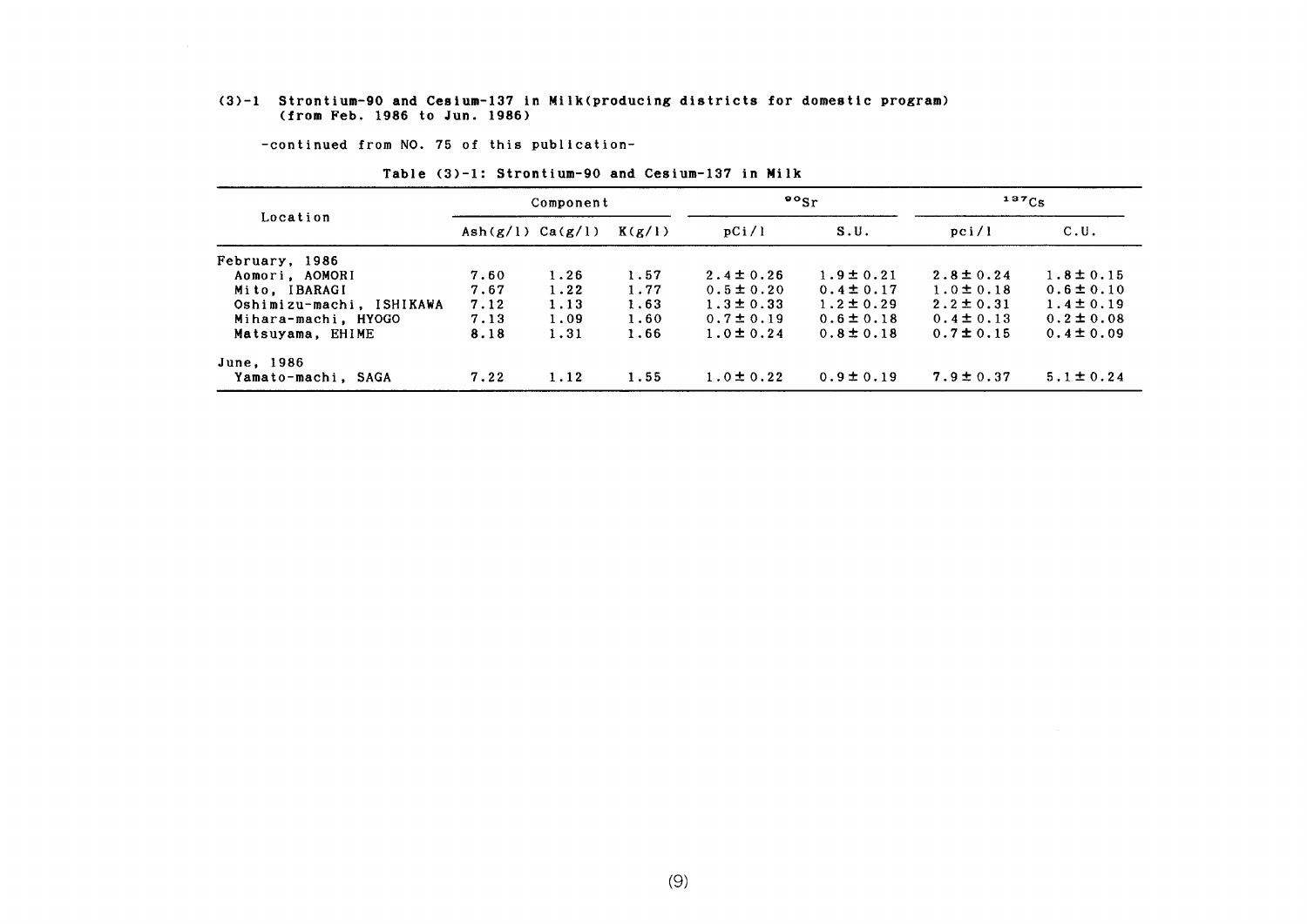#### (3)一2 Strontium-90 and Cesium-137in Milk(producing districts for WHO program) (from Dec. 1985 to Jun. 1986)

-COntinued from NO.75 0f this publication-

#### Table  $(3)-2$ : Strontium-90 and Cesium-137 in Milk

|                           |                        | Component |        | $\circ$ $\circ$ Sr |                | $137C_S$        |                |  |
|---------------------------|------------------------|-----------|--------|--------------------|----------------|-----------------|----------------|--|
| Location                  | Ash $(g/1)$ Ca $(g/1)$ |           | K(g/1) | pCi/1              | S.U.           | pci/l           | C.U.           |  |
| December, 1985            |                        |           |        |                    |                |                 |                |  |
| Yakumo-mura, SHIMANE      | 8.07                   | 1.36      | 1.34   | $1.6 \pm 0.27$     | $1.1 \pm 0.20$ | $3.8 \pm 0.30$  | $2.8 \pm 0.22$ |  |
| January, 1986             |                        |           |        |                    |                |                 |                |  |
| Nose-machi, OSAKA         | 7.56                   | 1.17      | 1.56   | $0.5 \pm 0.19$     | $0.4 \pm 0.16$ | $0.5 \pm 0.15$  | $0.3 \pm 0.10$ |  |
| Takamiya-machi, HIROSHIMA | 6.86                   | 1.06      | 1.46   | $1.0 \pm 0.20$     | $0.9 \pm 0.19$ | $0.8 \pm 0.17$  | $0.5 \pm 0.11$ |  |
| February, 1986            |                        |           |        |                    |                |                 |                |  |
| Sapporo, HOKKAIDO         | 7.51                   | 1.32      | 1.61   | $2.0 \pm 0.26$     | $1.5 \pm 0.20$ | $2.5 \pm 0.23$  | $1.6 \pm 0.14$ |  |
| Hachijo-Island, TOKYO     | 6.88                   | 1.12      | 1.56   | $5.2 \pm 0.35$     | $4.6 \pm 0.31$ | $16 \pm 0.5$    | $10 \pm 0.3$   |  |
| Nishikawa-machi, NIIGATA  | 8.10                   | 1.27      | 1.71   | $0.9 \pm 0.24$     | $0.7 \pm 0.19$ | $0.6 \pm 0.18$  | $0.3 \pm 0.11$ |  |
| Katsuyama, FUKUI          | 7.73                   | 1.23      | 1.64   | $1.5 \pm 0.29$     | $1.2 \pm 0.23$ | $2.1 \pm 0.25$  | $1.3 \pm 0.15$ |  |
| Kochi, KOCHI              | 7.39                   | 1.09      | 1.72   | $1.5 \pm 0.27$     | $1.3 \pm 0.25$ | $0.9 \pm 0.18$  | $0.5 \pm 0.11$ |  |
| Fukuma-machi, FUKUOKA     | 7.66                   | 1.21      | 1.48   | $0.3 \pm 0.22$     | $0.3 \pm 0.19$ | $1.3 \pm 0.21$  | $0.9 \pm 0.14$ |  |
| Kajiki-machi, KAGOSHIMA   | 7.58                   | 1.16      | 1.59   | $0.8 \pm 0.21$     | $0.6 \pm 0.18$ | $1.6 \pm 0.22$  | $1.0 \pm 0.14$ |  |
| May. 1986                 |                        |           |        |                    |                |                 |                |  |
| Sapporo, HOKKAIDO         | 7.72                   | 1.29      | 1.60   | $2.4 \pm 0.27$     | $1.9 \pm 0.21$ | ± 0.8<br>37     | 23<br>± 0.5    |  |
| Hachijo-Island, TOKYO     | 7.20                   | 1.11      | 1.54   | $3.9 \pm 0.31$     | $3.5 \pm 0.28$ | $\pm 1.0$<br>63 | ± 0.6<br>41    |  |
| Nishikawa-machi, NIIGATA  | 7.57                   | 1.18      | 1.69   | $1.9 \pm 0.26$     | $1.6 \pm 0.22$ | $3.3 \pm 0.27$  | $2.0 \pm 0.16$ |  |
| Katsuyama, FUKUI          | 7.52                   | 1.14      | 1.64   | $2.0 \pm 0.27$     | $1.8 \pm 0.24$ | $2.5 \pm 0.24$  | $1.6 \pm 0.15$ |  |
| Nose-machi, OSAKA         | 7.50                   | 1.18      | 1.60   | $0.6 \pm 0.20$     | $0.5 \pm 0.17$ | $3.8 \pm 0.27$  | $2.4 \pm 0.17$ |  |
| Takamiya-machi, HIROSHIMA | 6.83                   | 1.29      | 1.48   | $0.5 \pm 0.19$     | $0.4 \pm 0.14$ | $0.6 \pm 0.15$  | $0.4 \pm 0.10$ |  |
| Kochi, KOCHI              | 7.29                   | 1.16      | 1.55   | $2.0 \pm 0.27$     | $1.8 \pm 0.23$ | ±1.2<br>98      | ± 0.8<br>63    |  |
| Kajiki-machi, KAGOSHIMA   | 7.58                   | 1.20      | 1.60   | $1.7 \pm 0.26$     | $1.4 \pm 0.21$ | ± 0.6<br>26     | ± 0.4<br>16    |  |
| June, 1986                |                        |           |        |                    |                |                 |                |  |
| Fukuma-machi, FUKUOKA     | 7.38                   | 1.17      | 1.68   | $1.0 \pm 0.23$     | $0.8 \pm 0.19$ | $2.7 \pm 0.25$  | $1.6 \pm 0.15$ |  |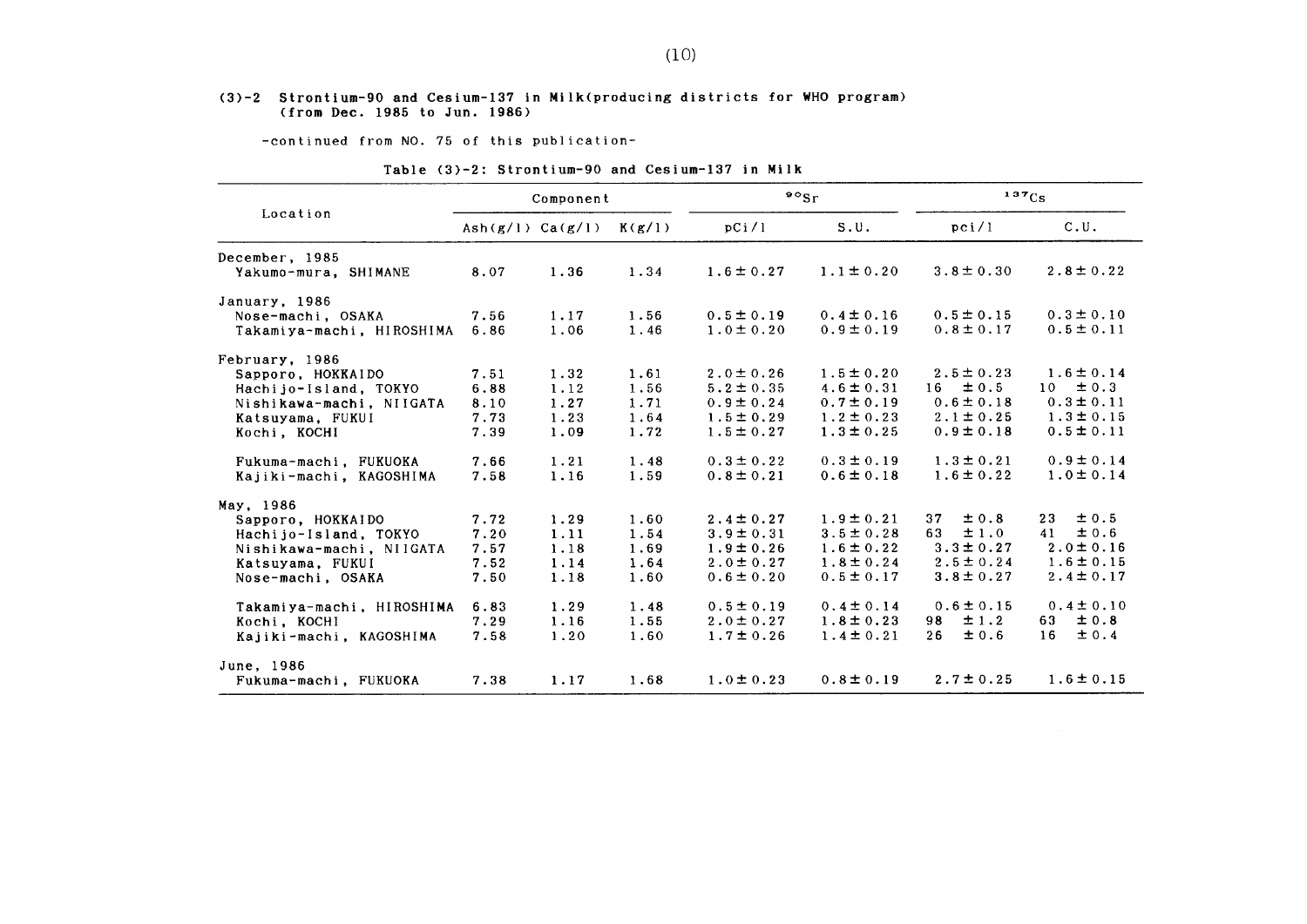#### $(3)-3$  Strontium-90 and Cesium-137 in Milk(consuming districts) (from Dee.1985 to JⅦl.1986)

-COntinued from NO.75 0f this publication-

#### Table (3)-3: Strontium-90 and Cesium-137 in Milk

|                          |                        | Component |        |                | $\frac{80}{5}$ | 137Cs          |                 |  |
|--------------------------|------------------------|-----------|--------|----------------|----------------|----------------|-----------------|--|
| Location                 | Ash $(g/1)$ Ca $(g/1)$ |           | K(g/1) | pCi/1          | S.U.           | pci/l          | C.U.            |  |
| December, 1985           |                        |           |        |                |                |                |                 |  |
| Matsue, SHIMANE          | 7.18                   | 1.11      | 1.51   | $1.8 \pm 0.25$ | $1.6 \pm 0.22$ | $2.9 \pm 0.24$ | $1.9 \pm 0.16$  |  |
| Yonagusuku-mura, OKINAWA | 7.15                   | 1.10      | 1.55   | $0.4 \pm 0.19$ | $0.4 \pm 0.17$ | $0.8 \pm 0.17$ | $0.5 \pm 0.11$  |  |
| January, 1986            |                        |           |        |                |                |                |                 |  |
| Fukushima, FUKUSHIMA     | 7.56                   | 1.19      | 1.66   | $1.1 \pm 0.21$ | $0.9 \pm 0.17$ | $0.9 \pm 0.18$ | $0.5 \pm 0.11$  |  |
| Osaka, OSAKA             | 7.48                   | 1.15      | 1.57   | $0.5 \pm 0.19$ | $0.4 \pm 0.16$ | $0.6 \pm 0.14$ | $0.4 \pm 0.09$  |  |
| Hiroshima, HIROSHIMA     | 7.22                   | 1.09      | 1.56   | $1.0 \pm 0.22$ | $0.9 \pm 0.20$ | $0.8 \pm 0.16$ | $0.5 \pm 0.10$  |  |
| February, 1986           |                        |           |        |                |                |                |                 |  |
| Sapporo, HOKKAIDO        | 7.27                   | 1.19      | 1.57   | $1.9 \pm 0.23$ | $1.6 \pm 0.20$ | $1.8 \pm 0.21$ | $1.1 \pm 0.13$  |  |
| Yamagata, YAMAGATA       | 7.55                   | 1.18      | 1.66   | $1.0 \pm 0.21$ | $0.8 \pm 0.18$ | $1.1 \pm 0.18$ | $0.7 \pm 0.11$  |  |
| Shinjuku, TOKYO          | 6.98                   | 1.11      | 1.53   | $0.7 \pm 0.19$ | $0.6 \pm 0.17$ | $0.8 \pm 0.16$ | $0.5 \pm 0.10$  |  |
| Niigata, NIIGATA         | 7.67                   | 1.19      | 1.60   | $2.0 \pm 0.30$ | $1.6 \pm 0.26$ | $1.2 \pm 0.22$ | $0.8 \pm 0.14$  |  |
| Fukui, FUKUI             | 7.30                   | 1.08      | 1.60   | $2.4 \pm 0.31$ | $2.2 \pm 0.29$ | $1.5 \pm 0.22$ | $0.9 \pm 0.14$  |  |
| Nagano, NAGANO           | 6.82                   | 1.20      | 1.44   | $0.8 \pm 0.27$ | $0.7 \pm 0.23$ | $1.1 \pm 0.20$ | $0.7 \pm 0.14$  |  |
| Shizuoka, SHIZUOKA       | 6.93                   | 1.07      | 1.48   | $0.7 \pm 0.27$ | $0.6 \pm 0.25$ | $1.7 \pm 0.23$ | $1.1 \pm 0.16$  |  |
| Nagoya, AICHI            | 7.38                   | 1.15      | 1.58   | $1.0 \pm 0.37$ | $0.9 \pm 0.32$ | $0.8 \pm 0.24$ | $0.5 \pm 0.15$  |  |
| Wakayama, WAKAYAMA       | 7.99                   | 1.10      | 1.74   | $0.8 \pm 0.22$ | $0.8 \pm 0.20$ | $0.5 \pm 0.15$ | $0.3 \pm 0.09$  |  |
| Yonago, TOTTORI          | 7.39                   | 1.12      | 1.58   | $0.9 \pm 0.21$ | $0.8 \pm 0.19$ | $1.8 \pm 0.22$ | $1.2 \pm 0.14$  |  |
| Okayama, OKAYAMA         | 7.12                   | 1.09      | 1.53   | $0.7 \pm 0.21$ | $0.7 \pm 0.19$ | $0.6 \pm 0.14$ | $0.4 \pm 0.09$  |  |
| Yamaguchi, YAMAGUCHI     | 7.29                   | 1.10      | 1.59   | $1.2 \pm 0.23$ | $1.1 \pm 0.21$ | $1.3 \pm 0.18$ | $0.8 \pm 0.11$  |  |
| Matsuyama, EHIME         | 8.46                   | 1.19      | 1.61   | $1.2 \pm 0.27$ | $1.0 \pm 0.22$ | $0.0 \pm 0.15$ | $0.0 \pm 0.09$  |  |
| Kochi, KOCHI             | 7.14                   | 1.07      | 1.54   | $1.2 \pm 0.26$ | $1.1 \pm 0.24$ | $0.8 \pm 0.18$ | $0.5 \pm 0.12$  |  |
| Chikushino, FUKUOKA      | 7.59                   | 1.16      | 1.63   | $1.2 \pm 0.23$ | $1.0 \pm 0.19$ | $1.8 \pm 0.22$ | $1.1 \pm 0.13$  |  |
| Nagasaki, NAGASAKI       | 7.09                   | 1.08      | 1.56   | $0.6 \pm 0.19$ | $0.5 \pm 0.17$ | $1.2 \pm 0.19$ | $0.7 \pm 0.12$  |  |
| Kagoshima, KAGOSHIMA     | 7.33                   | 1.12      | 1.56   | $1.2 \pm 0.22$ | $1.1 \pm 0.20$ | $2.2 \pm 0.22$ | $1.4 \pm 0.14$  |  |
| May, 1986                |                        |           |        |                |                |                |                 |  |
| Kyoto, KYOTO             | 7.09                   | 1.06      | 1.54   | $1.0 \pm 0.21$ | $0.9 \pm 0.20$ | $1.4 \pm 0.18$ | $0.9 \pm 0.11$  |  |
| Hiroshima, HIROSHIMA     | 7.10                   | 0.833     | 1.52   | $1.1 \pm 0.22$ | $1.3 \pm 0.27$ | $1.0 \pm 0.17$ | $0.6 \pm 0.11$  |  |
| JUly, 1986               |                        |           |        |                |                |                |                 |  |
| Akita, AKITA             | 6.61                   | 1.00      | 1.32   | $1.8 \pm 0.24$ | $1.7 \pm 0.24$ | 23<br>±0.6     | 17<br>$\pm 0.4$ |  |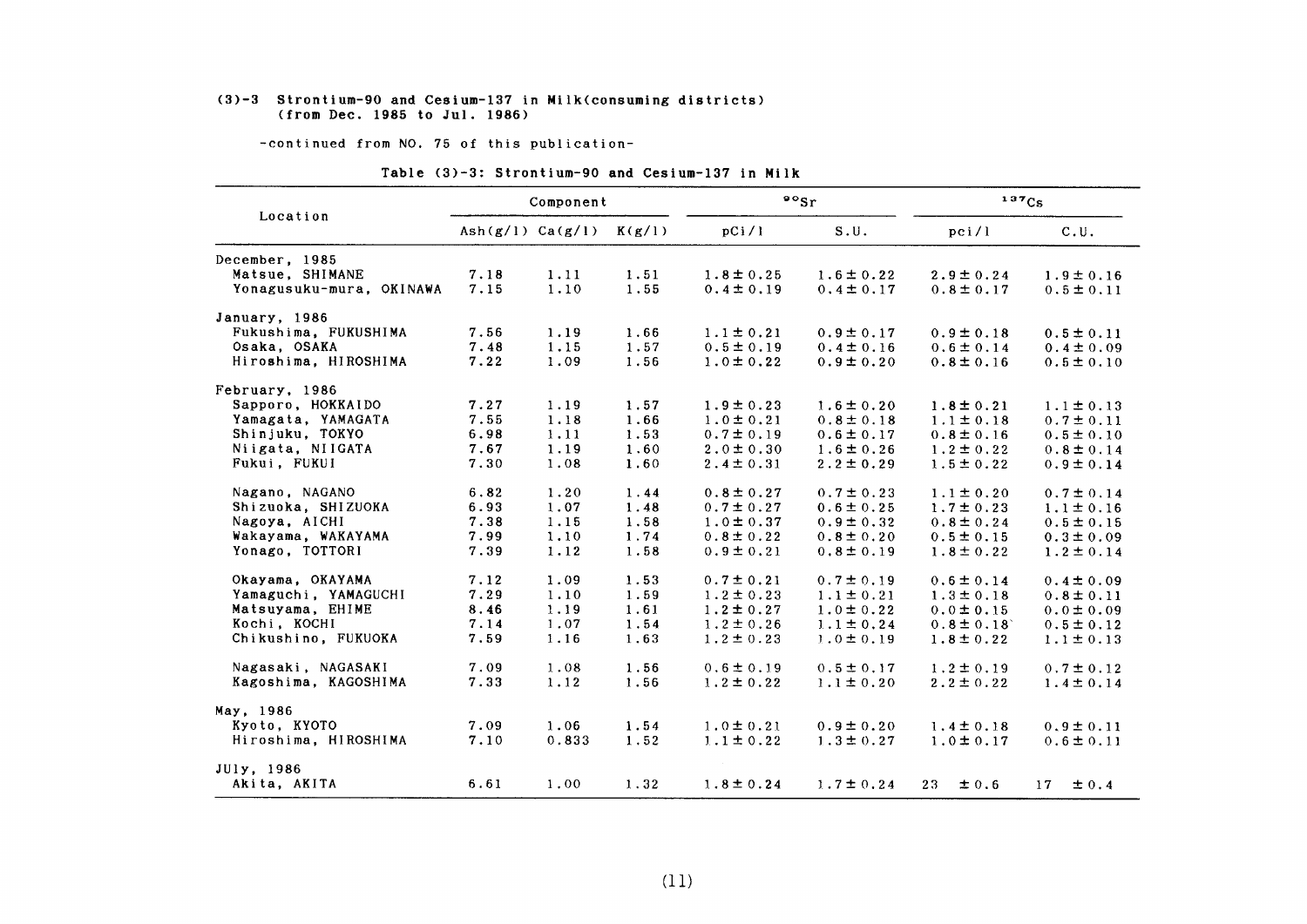#### $(3)-4$  Strontium-90 and Cesium-137 in Milk(powderd milk)

-COntinued from NO.75 0f this publication-

|             |           | Component |                      | $\frac{80}{5}$   |                | $137C_S$         |                 |
|-------------|-----------|-----------|----------------------|------------------|----------------|------------------|-----------------|
| Location    | Ash $(x)$ |           | $Ca(g/Kg)$ $K(g/Kg)$ | pCi/Kg           | S.U.           | pci/Kg           | C.U.            |
| June, 1986  |           |           |                      |                  |                |                  |                 |
| *Meiji      | 7.77      | 12.4      | 15.9                 | $\pm 1.0$<br>34  | $2.7 \pm 0.08$ | ±3<br>310        | $\pm 0.2$<br>19 |
| JUly, 1986  |           |           |                      |                  |                |                  |                 |
| Meiji       | 2.49      | 3.83      | 5.18                 | $2.1 \pm 0.35$   | $0.6 \pm 0.09$ | $6.6 \pm 0.41$   | $1.3 \pm 0.08$  |
| Yukijirushi | 2.58      | 3.53      | 5.21                 | $1.9 \pm 0.35$   | $0.5 \pm 0.10$ | $\pm$ 0.5<br>11  | $2.1 \pm 0.10$  |
| Wakodo      | 2.38      | 3.57      | 4.83                 | $4.2 \pm 0.43$   | $1.2 \pm 0.12$ | $3.5 \pm 0.31$   | $0.7 \pm 0.06$  |
| Morinaga    | 2.40      | 3.50      | 4.80                 | $2.2 \pm 0.34$   | $0.6 \pm 0.10$ | $\pm 0.5$<br>10. | $2.1 \pm 0.10$  |
| *Morinaga   | 8.04      | 11.6      | 14.2                 | $\pm 0.7$<br>16. | $1.4 \pm 0.06$ | $\pm 0.8$<br>24  | $1.7 \pm 0.05$  |

 $\sim 10^{-11}$ 

#### Table (3)-4: Strontium-90 and Cesium-137 in Milk

 $\sim 10^{-1}$ 

 $\Delta$ 

\*Skim milk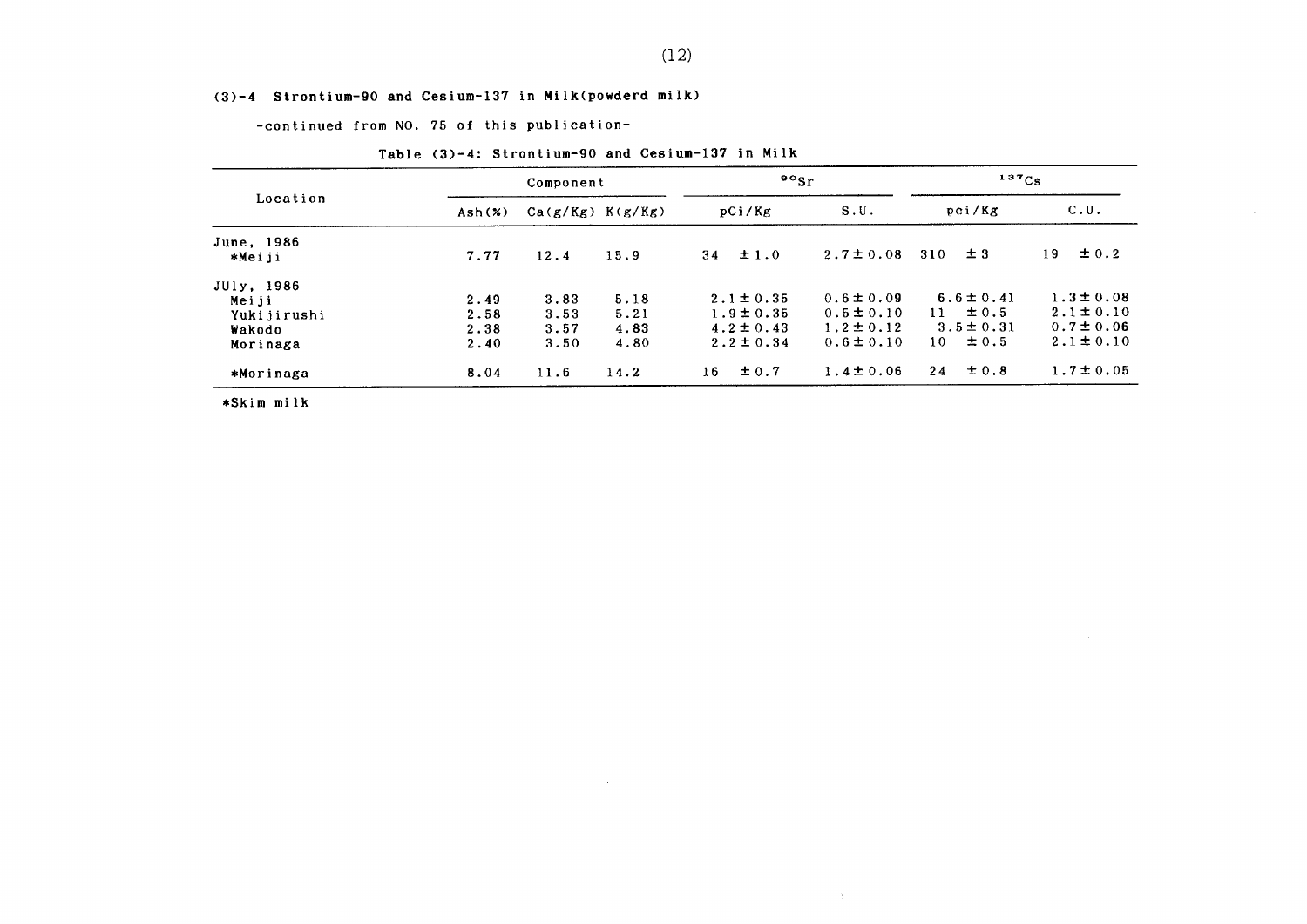#### (4)-1 Strontium-90 and Cesium-137in Yegetables(producing district8) (from Nov.1985 to Feb.1986)

-COntinued from NO.75 0f this publication-

|                                                                 |                                       | Component            |              | $\cdot \cdot$                    |                                  | 137Cs                            |                                  |  |
|-----------------------------------------------------------------|---------------------------------------|----------------------|--------------|----------------------------------|----------------------------------|----------------------------------|----------------------------------|--|
| Location                                                        | $\text{Ash}(\boldsymbol{\mathsf{x}})$ | $Ca(g/Kg)$ $K(g/Kg)$ |              | pCi/Kg                           | S.U.                             | pci/Kg                           | C.U.                             |  |
| (Japanese radish)                                               |                                       |                      |              |                                  |                                  |                                  |                                  |  |
| November, 1985<br>Sannohe-machi, AOMORI                         | 0.424                                 | 0.244                | 1.71         | $5.6 \pm 0.29$                   | 23<br>$\pm 1.2$                  | $1.1 \pm 0.14$                   | $0.7 \pm 0.08$                   |  |
| December, 1985<br>Fukushima, FUKUSHIMA                          | 0.489                                 | 0.261                | 1.92         | $3.2 \pm 0.36$                   | 12<br>$\pm$ 1.4                  | $0.4 \pm 0.20$                   | $0.2 \pm 0.10$                   |  |
| January, 1986<br>Kubokawa-machi, KOCHI                          | 0.450                                 | 0.287                | 1.66         | 13<br>± 0.7                      | 47<br>$\pm 2.3$                  | $0.3 \pm 0.14$                   | $0.2 \pm 0.09$                   |  |
| February, 1986<br>Hiroshima, HIROSHIMA<br>Yuya-machi, YAMAGUCHI | 0.413<br>0.653                        | 0.219<br>0.394       | 1.62<br>2.42 | $0.7 \pm 0.26$<br>$4.4 \pm 0.44$ | $3.0 \pm 1.2$<br>±1.1<br>11      | $0.4 \pm 0.16$<br>$0.4 \pm 0.15$ | $0.3 \pm 0.10$<br>$0.2 \pm 0.06$ |  |
| (Cabbage)                                                       |                                       |                      |              |                                  |                                  |                                  |                                  |  |
| November, 1985<br>Sannohe-machi, AOMORI                         | 0.591                                 | 0.425                | 2.29         | ± 0.5<br>12                      | 27<br>±1.1                       | $2.4 \pm 0.21$                   | $1.1 \pm 0.09$                   |  |
| (Spinach)                                                       |                                       |                      |              |                                  |                                  |                                  |                                  |  |
| December, 1985<br>Fukushima, FUKUSHIMA                          | 1.40                                  | 0.657                | 5.35         | $7.8 \pm 0.52$                   | 12 <sup>7</sup><br>$\pm 0.8$     | $0.2 \pm 0.20$                   | $0.04 \pm 0.04$                  |  |
| January, 1986<br>Kubokawa-machi, KOCHI                          | 1.72                                  | 1.52                 | 5.39         | 19<br>$\pm 0.8$                  | $\pm 0.5$<br>13                  | $1.5 \pm 0.23$                   | $0.3 \pm 0.04$                   |  |
| February, 1986<br>Hiroshima, HIROSHIMA<br>Yuya-machi, YAMAGUCHI | 1.24<br>1.88                          | 0.661<br>0.661       | 4.66<br>7.66 | $1.5 \pm 0.28$<br>$4.5 \pm 0.45$ | $2.3 \pm 0.42$<br>$6.8 \pm 0.69$ | $1.8 \pm 0.23$<br>$0.7 \pm 0.19$ | $0.4 \pm 0.05$<br>$0.1 \pm 0.03$ |  |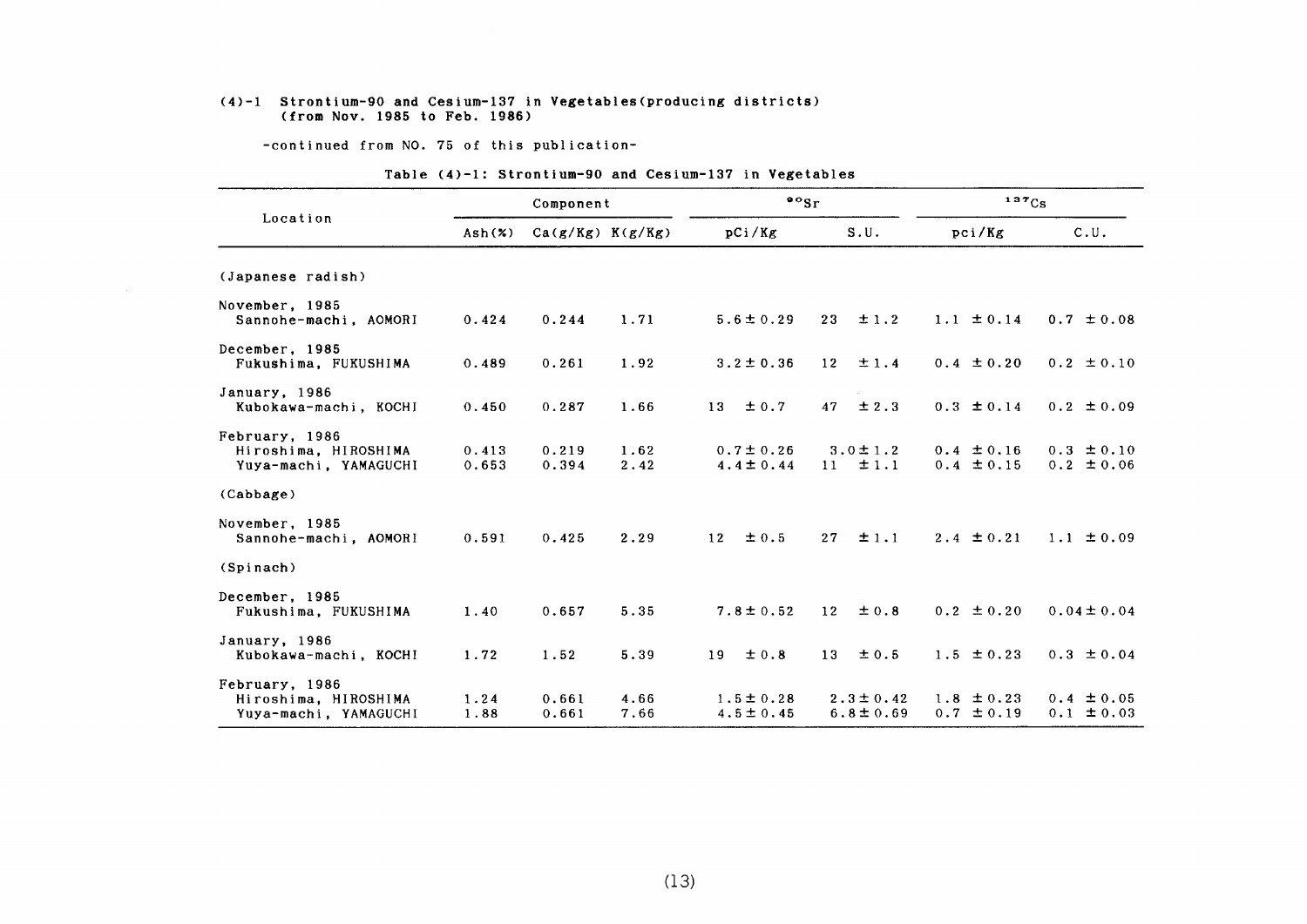#### (4)-2 Strontium-90 &nd Cesium-137in Yegetables(COnSuming districts) (from Nov.1985 to Feb.1986)

-COntinued from NO.75 0f this publication-

| Table (4)-2: Strontium-90 and Cesium-137 in Vegetables |  |  |  |  |
|--------------------------------------------------------|--|--|--|--|
|--------------------------------------------------------|--|--|--|--|

 $\sim 10^{-11}$ 

|                                                                                     |                      | Component              |                      | $\frac{80}{s}$                                     |                                                    | 137C <sub>S</sub>                                  |                                                    |
|-------------------------------------------------------------------------------------|----------------------|------------------------|----------------------|----------------------------------------------------|----------------------------------------------------|----------------------------------------------------|----------------------------------------------------|
| Location                                                                            | Ash(X)               | $Ca(g/Kg)$ $K(g/Kg)$   |                      | pCi/Kg                                             | S.U.                                               | pci/Kg                                             | C.U.                                               |
| (Japanese radish)                                                                   |                      |                        |                      |                                                    |                                                    |                                                    |                                                    |
| November, 1985<br>Kanazawa, ISHIKAWA                                                | 0.436                | 0.171                  | 1.73                 | $3.1 \pm 0.39$                                     | $\pm 2.3$<br>18                                    | $0.04 \pm 0.14$                                    | $0.02 \pm 0.08$                                    |
| December, 1985<br>Shinjuku, TOKYO<br>Yonagusuku-mura, OKINAWA                       | 0.505<br>0.646       | 0.251<br>0.215         | 2.05<br>2.82         | $2.6 \pm 0.35$<br>$3.1 \pm 0.39$                   | ±1.4<br>10<br>±1.8<br>14                           | $0.0 \pm 0.17$<br>$0.1 \pm 0.16$                   | $0.0 \pm 0.08$<br>$0.04 \pm 0.06$                  |
| January, 1986<br>Nagasaki, NAGASAKI                                                 | 0.500                | 0.219                  | 2.15                 | $2.3 \pm 0.32$                                     | 11<br>±1.4                                         | $0.2 \pm 0.14$                                     | $0.1 \pm 0.07$                                     |
| February, 1986<br>Yokohama, KANAGAWA                                                | 0.500                | 0.323                  | 1.87                 | $0.5 \pm 0.25$                                     | $1.5 \pm 0.77$                                     | $0.0 \pm 0.18$                                     | $0.0 \pm 0.10$                                     |
| (Cabbage)                                                                           |                      |                        |                      |                                                    |                                                    |                                                    |                                                    |
| January, 1986<br>Kumatori-machi, OSAKA                                              | 0.562                | 0.409                  | 2.07                 | $1.5 \pm 0.31$                                     | $3.7 \pm 0.75$                                     | $1.1 \pm 0.19$                                     | $0.5 \pm 0.09$                                     |
| (Spinach)                                                                           |                      |                        |                      |                                                    |                                                    |                                                    |                                                    |
| November, 1985<br>Osaka, OSAKA                                                      | 1.79                 | 0.988                  | 7.29                 | $2.9 \pm 0.36$                                     | $2.9 \pm 0.36$                                     | $1.0 \pm 0.20$                                     | $0.1 \pm 0.03$                                     |
| December, 1985<br>Shinjuku, TOKYO<br>Kanazawa, ISHIKAWA<br>Yonagusuku-mura, OKINAWA | 1.47<br>1.29<br>1.64 | 0.700<br>0.465<br>1.10 | 5.55<br>5.40<br>5.73 | $2.5 \pm 0.38$<br>$2.8 \pm 0.35$<br>$2.5 \pm 0.37$ | $3.6 \pm 0.54$<br>$6.0 \pm 0.76$<br>$2.2 \pm 0.33$ | $0.4 \pm 0.24$<br>$1.5 \pm 0.21$<br>$0.5 \pm 0.18$ | $0.1 \pm 0.04$<br>$0.3 \pm 0.04$<br>$0.1 \pm 0.03$ |
| January, 1986<br>Nagasaki, NAGASAKI                                                 | 1.29                 | 0.653                  | 4.43                 | $3.9 \pm 0.41$                                     | $5.9 \pm 0.62$                                     | $0.3 \pm 0.18$                                     | $0.1 \pm 0.04$                                     |
| February, 1986<br>Yokohama, KANAGAWA                                                | 1.57                 | 0.557                  | 6.21                 | $2.5 \pm 0.37$                                     | $4.4 \pm 0.66$                                     | $0.4 \pm 0.20$                                     | $0.1 \pm 0.03$                                     |

 $\sim 100$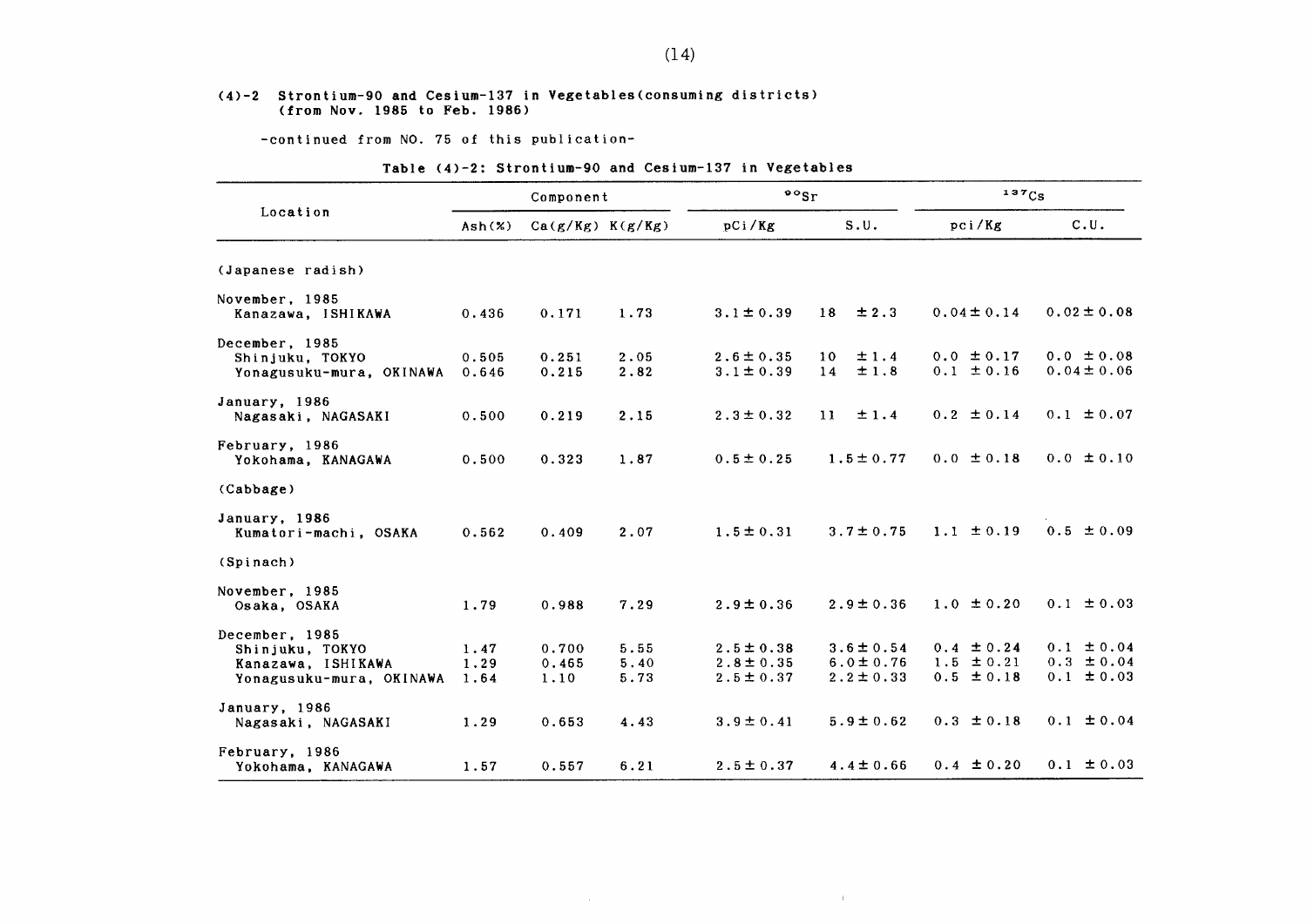#### (5) Strontium-90 &nd Cesium-137in Tea(Japane8e Tea) (from May 1986 to Jun. 1986)

 $\Delta$ 

-COntinued from NO.73 0f this publication-

|                            | Component       |                      |      | 90 <sub>5r</sub> |        |                | $137C_S$ |        |     |                |
|----------------------------|-----------------|----------------------|------|------------------|--------|----------------|----------|--------|-----|----------------|
| Location                   | $\text{Ash}(x)$ | $Ca(g/Kg)$ $K(g/Kg)$ |      | pCi/Kg           |        | S.U.           |          | pci/Kg |     | C.U.           |
| May, 1986                  |                 |                      |      |                  |        |                |          |        |     |                |
| Uji, KYOTO                 | 5.01            | 2.84                 | 19.8 | $35 \pm 2.7$     | 12     | $\pm 1.0$      | 1100     | ±11    | 54  | $\pm 0.6$      |
| Kaya-machi, KYOTO          | 4.99            | 3.25                 | 18.7 | $82 \pm 3.9$     | 25     | $\pm$ 1.2      | 2100     | ±15    | 110 | ±1             |
| June, 1986                 |                 |                      |      |                  |        |                |          |        |     |                |
| Shuzenji-machi, SHIZUOKA   | 5.02            | 3.76                 | 17.7 | $150 \pm 5$      | 40.    | $\pm$ 1.3      | 4100     | ±21    | 230 | ±1             |
| Iwata, SHIZUOKA            | 5.14            | 3.44                 | 18.9 | $45 \pm 3.0$     | 13.    | $\pm 0.9$      | 950      | ±10    | 50  | $\pm 0.5$      |
| Miyanojou-machi, KAGOSHIMA | 6.12            | 3.72                 | 22.3 | $47 \pm 3.4$     | $13 -$ | $\pm 0.9$      | 180      | ±5     |     | $7.9 \pm 0.22$ |
| Chiran-machi, KAGOSHIMA    | 5.19            | 3.96                 | 18.2 | $38 \pm 2.9$     |        | $9.5 \pm 0.74$ | 290      | ± 6    | 16  | $\pm$ 0.3      |

A.

#### Table (5): Strontium-90 and Cesium-137 in Tea(Japanese Tea)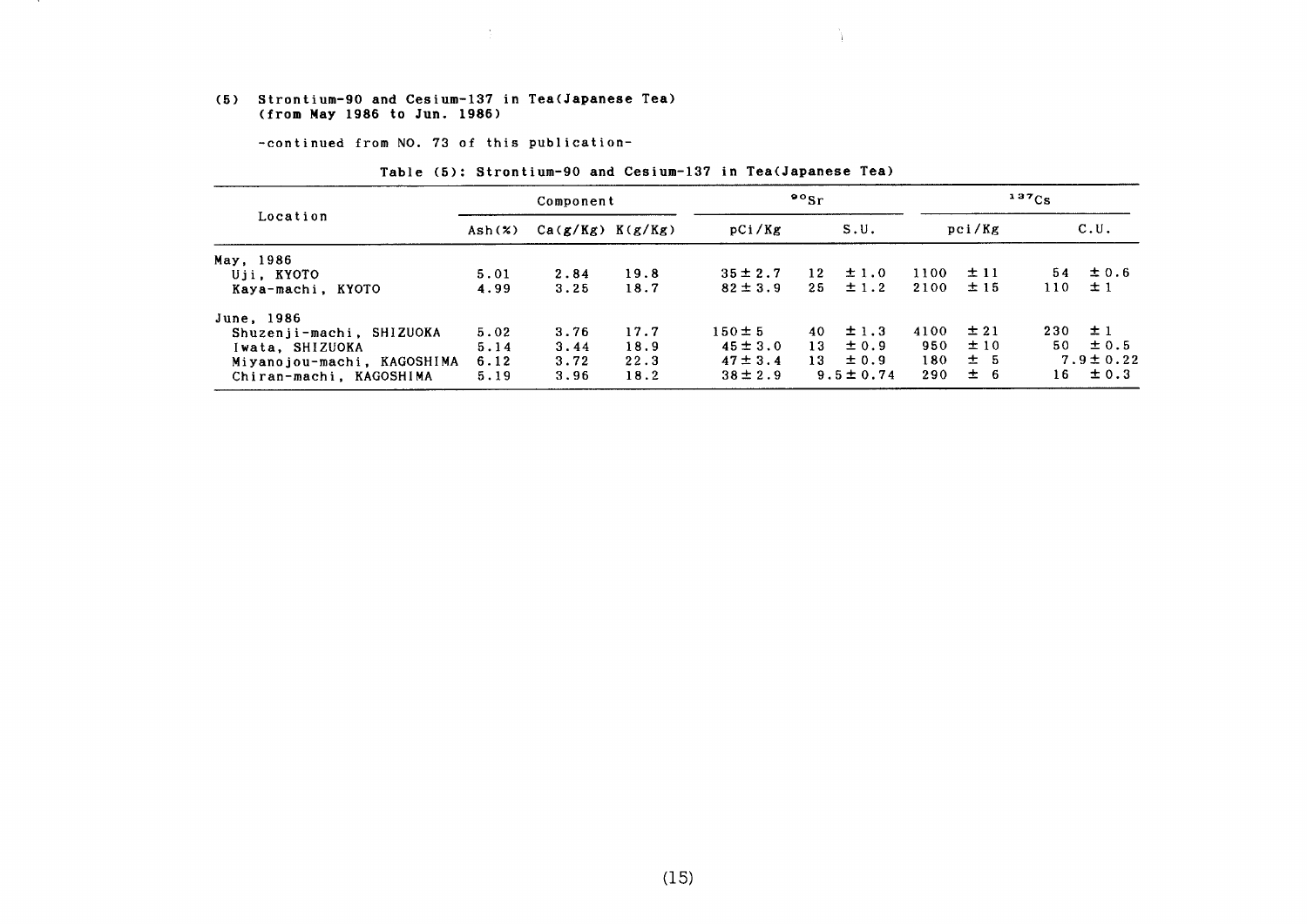#### (6) Strontium-90 and Cesium-137in Sea Fish (from Oet.1985 to Jun.1986)

-COntinued from NO.75 0f this publication-

|  |  | Table (6): Strontium-90 and Cesium-137 in Sea Fish |  |
|--|--|----------------------------------------------------|--|
|--|--|----------------------------------------------------|--|

|                                                                           | Component |                      |      | $\frac{90}{s}$ r | 137Cs           |                 |                |
|---------------------------------------------------------------------------|-----------|----------------------|------|------------------|-----------------|-----------------|----------------|
| Location                                                                  | Ash(X)    | $Ca(g/Kg)$ $K(g/Kg)$ |      | pCi/Kg           | S.U.            | pci/Kg          | C.U.           |
| (Branchiostegus sp.)<br>November, 1985                                    |           |                      |      |                  |                 |                 |                |
| Nagasaki, NAGASAKI                                                        | 1.17      | 0.508                | 3.32 | $0.0 \pm 0.32$   | $0.0 \pm 0.63$  | $5.5 \pm 0.41$  | $1.6 \pm 0.12$ |
| (Katsuwonus pelamis)<br>May, 1986<br>Tosa, KOCHI                          | 1.16      | 0.100                | 3.80 | $0.0 \pm 0.22$   | $0.0 \pm 2.1$   | 19<br>$\pm 0.6$ | $5.0 \pm 0.15$ |
|                                                                           |           |                      |      |                  |                 |                 |                |
| (Limanda herzensteini)<br>November, 1985<br>Mutsu, AOMORI                 | 1.47      | 1.17                 | 3.52 | $0.2 \pm 0.25$   | $0.2 \pm 0.22$  | $3.5 \pm 0.30$  | $1.0 \pm 0.09$ |
| March, 1986<br>Ootake, HIROSHIMA                                          | 2.14      | 4.36                 | 3.44 | $0.1 \pm 0.23$   | $0.03 \pm 0.05$ | $1.9 \pm 0.23$  | $0.6 \pm 0.07$ |
| (Scomber japonicus)<br>January, 1986<br>Sakaiminato, TOTTORI              | 1.58      | 1.33                 | 3.56 | $0.2 \pm 0.31$   | $0.1 \pm 0.23$  | $7.1 \pm 0.44$  | $2.0 \pm 0.12$ |
|                                                                           |           |                      |      |                  |                 |                 |                |
| (Caesio chrysozonus cuvier)<br>December, 1985<br>Yonagusuku-mura, OKINAWA | 3.48      | 8.45                 | 4.50 | $0.4 \pm 0.28$   | $0.04 \pm 0.03$ | $5.5 \pm 0.38$  | $1.2 \pm 0.08$ |
| (Seriola quinqueradiata)<br>October, 1985                                 |           |                      |      |                  |                 |                 |                |
| Togi-machi, ISHIKAWA                                                      | 1.56      | 1.61                 | 3.69 | $0.0 \pm 0.93$   | $0.0 \pm 0.57$  | $5.9 \pm 0.79$  | $1.6 \pm 0.22$ |
| (Limanda yokohamae)<br>June, 1986<br>Sendai, MIYAGI                       | 3.87      | 10.3                 | 3.58 | $0.5 \pm 0.27$   | $0.1 \pm 0.03$  | $3.7 \pm 0.29$  | $1.0 \pm 0.08$ |
| (Sebastes inermis)<br>March, 1986                                         |           |                      |      |                  |                 |                 |                |
| Ajisu-machi, YAMAGUCHI                                                    | 3.97      | 11.3                 | 2.99 | $0.7 \pm 0.26$   | $0.1 \pm 0.02$  | $3.5 \pm 0.33$  | $1.2 \pm 0.11$ |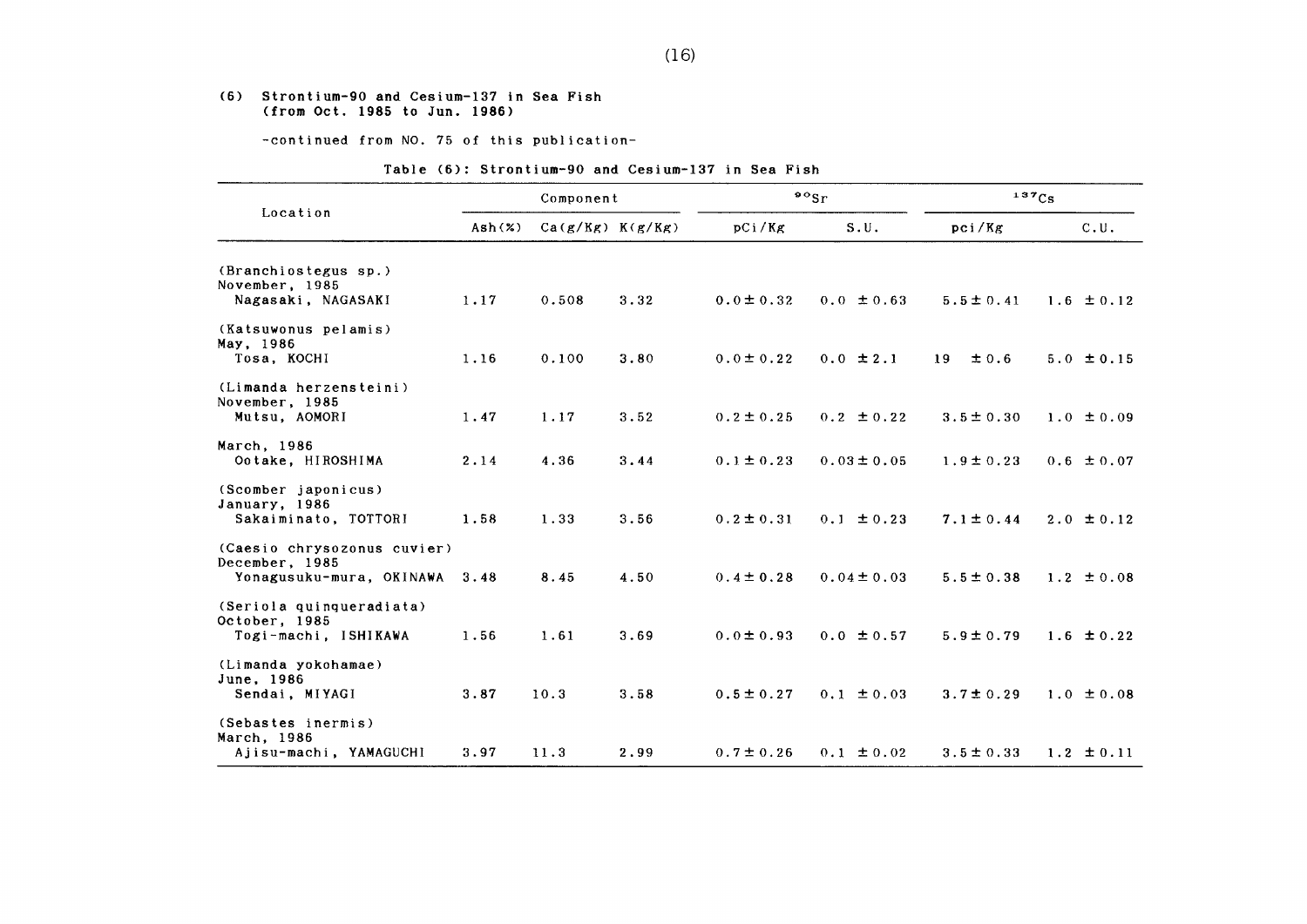| Japanese name | English name          | Scientific name           |
|---------------|-----------------------|---------------------------|
| Amadai        | Tilefish              | Branchiostegus sp.        |
| Katsuo        | Bonito                | Katsuwonus pelamis        |
| Karei         | Flatfish              | Limanda herzensteini      |
| Saba          | Common mackerel       | Scomber japonicus         |
| Takasago      | Black-tipped fusilier | Caesio chrysozonus cuvier |
| Fukuragi      | Yellow-tail           | Seriola quinqueradiata    |
| Makogarei     | Flatfish masbled sole | Limanda yokohamae         |
| Mebaru        | Black Rockfish        | Sebastes inermis          |

 $\sim 10^7$ 

Sea Fish

 $\sim 100$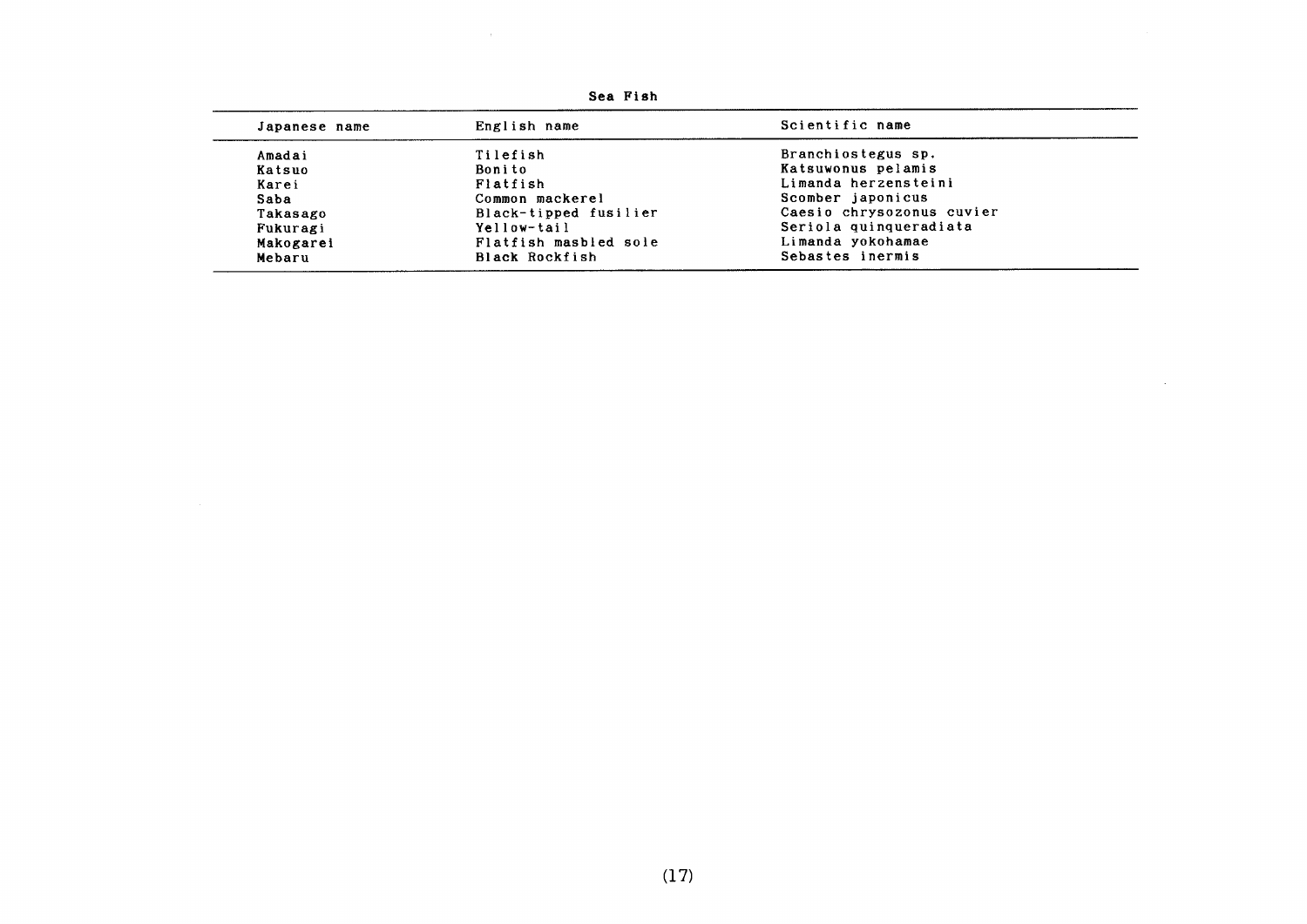#### (7) Strontium-90 and Cesium-137in Shellfish (from Nov. 1985 to Jun. 1986)

-COntinued from NO.75 0f this publication-

|  |  | Table (7): Strontium-90 and Cesium-137 in Shellfish |  |  |  |  |  |
|--|--|-----------------------------------------------------|--|--|--|--|--|
|--|--|-----------------------------------------------------|--|--|--|--|--|

|                                        | Component |                      |      |                | $^{90}$ Sr     | $137C_S$       |                |  |
|----------------------------------------|-----------|----------------------|------|----------------|----------------|----------------|----------------|--|
| Location                               | Ash(X)    | $Ca(g/Kg)$ $K(g/Kg)$ |      | pCi/Kg         | S.U.           | pci/Kg         | C.U.           |  |
| (Ostrea gigas)                         |           |                      |      |                |                |                |                |  |
| February, 1986<br>Hiroshima, HIROSHIMA | 2.01      | 0.868                | 2.42 | $0.0 \pm 0.83$ | $0.0 \pm 0.95$ | $0.1 \pm 0.47$ | $0.1 \pm 0.19$ |  |
| (Turbo cornutus)<br>May, 1986          |           |                      |      |                |                |                |                |  |
| Ryotsu, NIIGATA                        | 2.31      | 0.573                | 2.98 | $0.0 \pm 1.5$  | $0.0 \pm 2.6$  | $7.2 \pm 0.92$ | $2.4 \pm 0.31$ |  |
| June, 1986<br>Togi-machi, ISHIKAWA     | 2.75      | 1.88                 | 2.44 | $0.0 \pm 0.71$ | $0.0 \pm 0.38$ | $8.7 \pm 0.76$ | 3.6 $\pm 0.31$ |  |
| (Pecter Yessoensis)<br>November, 1985  |           |                      |      |                |                |                |                |  |
| Mutsu, AOMORI                          | 2.01      | 0.321                | 3.88 | $0.0 \pm 0.29$ | $0.0 \pm 0.89$ | $1.9 \pm 0.26$ | $0.5 \pm 0.07$ |  |
| (Mytilus eduls)<br>June, 1986          |           |                      |      |                |                |                |                |  |
| Mutsu, AOMORI                          | 2.48      | 0.795                | 3.01 | $0.0 \pm 0.27$ | $0.0 \pm 0.34$ | $3.9 \pm 0.30$ | $1.3 \pm 0.10$ |  |

Shellfish

| Japanese name | English name | Scientific name   |  |
|---------------|--------------|-------------------|--|
| Kaki          | Oyster       | Ostrea gigas      |  |
| Sazae         | Wreath shell | Turbo cornutus    |  |
| Hotategai     | Scallop      | Pecter Yessoensis |  |
| Murasakiigai  | Mussuel      | Mytilus eduls     |  |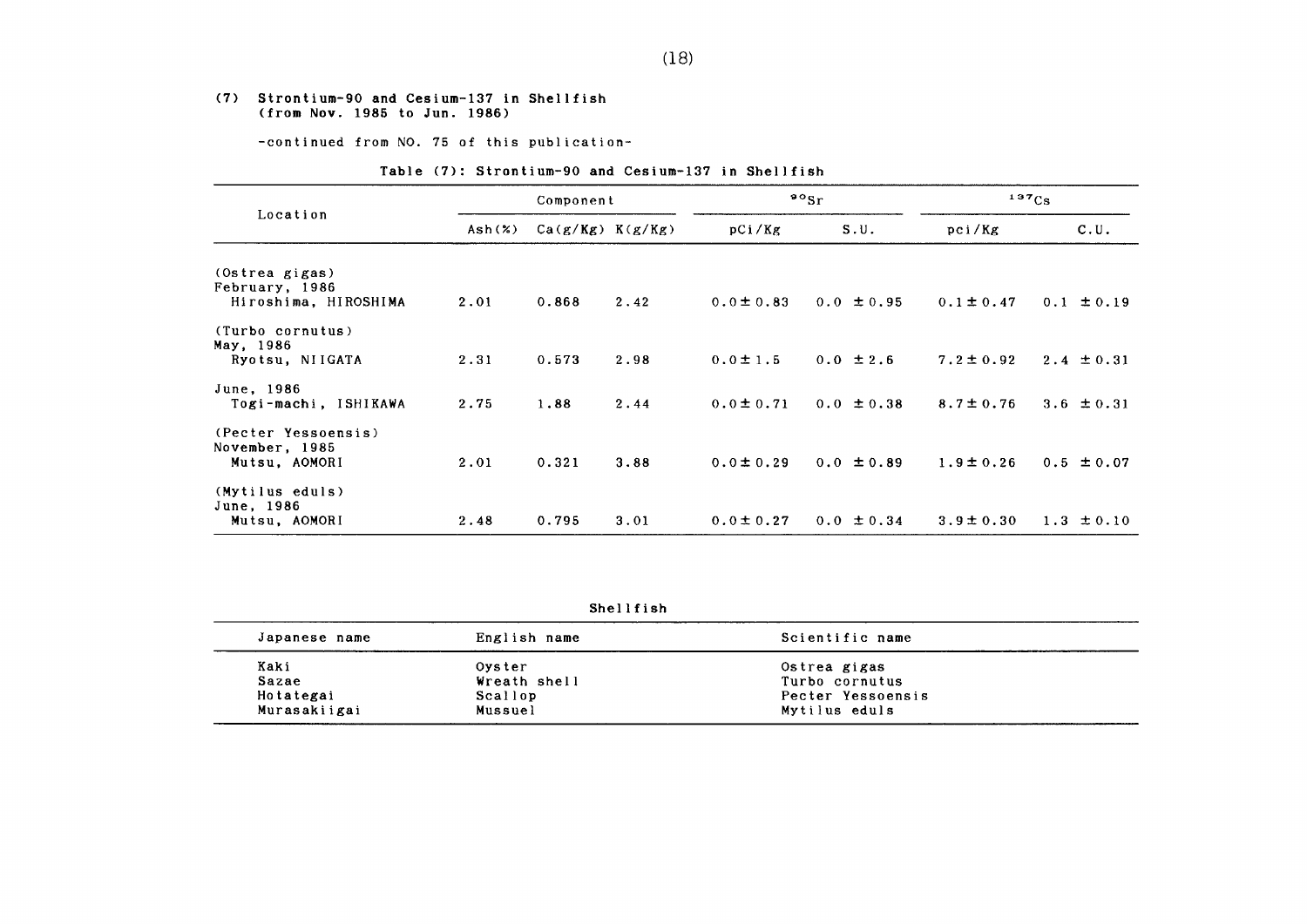#### (8) Strontium-90 and Cesium-137in Se&Veeds (from Feb.1986 to Jun.1986)

-COntinued from NO.75 0f this publication-

|                          | Component                    |       |                      |                | $\frac{90}{5}$ r | $137C_S$       |                |
|--------------------------|------------------------------|-------|----------------------|----------------|------------------|----------------|----------------|
| Location                 | $\text{Ash}(\boldsymbol{x})$ |       | $Ca(g/Kg)$ $K(g/Kg)$ | pCi/Kg         | S.U.             | pci/Kg         | c.u.           |
| (Sargassum fulvellum)    |                              |       |                      |                |                  |                |                |
| May, 1986                |                              |       |                      |                |                  |                |                |
| Mutsu, AOMORI            | 4.23                         | 1.10  | 14.0                 | $1.3 \pm 0.32$ | $1.2 \pm 0.29$   | $4.0 \pm 0.30$ | $0.3 \pm 0.02$ |
| (Undaria pinnatifida)    |                              |       |                      |                |                  |                |                |
| February, 1986           |                              |       |                      |                |                  |                |                |
| Minamichita-machi, AICHI | 2.50                         | 0.710 | 6.58                 | $1.1 \pm 0.35$ | $1.6 \pm 0.49$   | $1.0 \pm 0.22$ | $0.2 \pm 0.03$ |
| Hiroshima, HIROSHIMA     | 1.38                         | 0.332 | 3.88                 | $0.7 \pm 0.30$ | $2.0 \pm 0.91$   | $0.8 \pm 0.18$ | $0.2 \pm 0.05$ |
| Shimabara, NAGASAKI      | 2.57                         | 0.681 | 8.93                 | $0.7 \pm 0.32$ | 1.1 $\pm 0.46$   | $0.9 \pm 0.21$ | $0.1 \pm 0.02$ |
| May, 1986                |                              |       |                      |                |                  |                |                |
| Ryotsu, NIIGATA          | 3.84                         | 1.05  | 6.41                 | $0.8 \pm 0.31$ | $0.8 \pm 0.29$   | $8.5 \pm 0.41$ | $1.3 \pm 0.06$ |
| June, 1986               |                              |       |                      |                |                  |                |                |
| Sakata, YAMAGATA         | 2.60                         | 1.05  | 5.73                 | $0.9 \pm 0.28$ | $0.9 \pm 0.27$   | $3.5 \pm 0.26$ | $0.6 \pm 0.05$ |

|  | Table (8): Strontium-90 and Cesium-137 in Seaweeds |  |  |
|--|----------------------------------------------------|--|--|
|  |                                                    |  |  |

| Seaweeds     |                     |                     |  |  |  |
|--------------|---------------------|---------------------|--|--|--|
| English name | Scientific name     |                     |  |  |  |
| Gulfweed     | Sargassum fulvellum |                     |  |  |  |
|              | Wakame seaweed      | Undaria pinnatifida |  |  |  |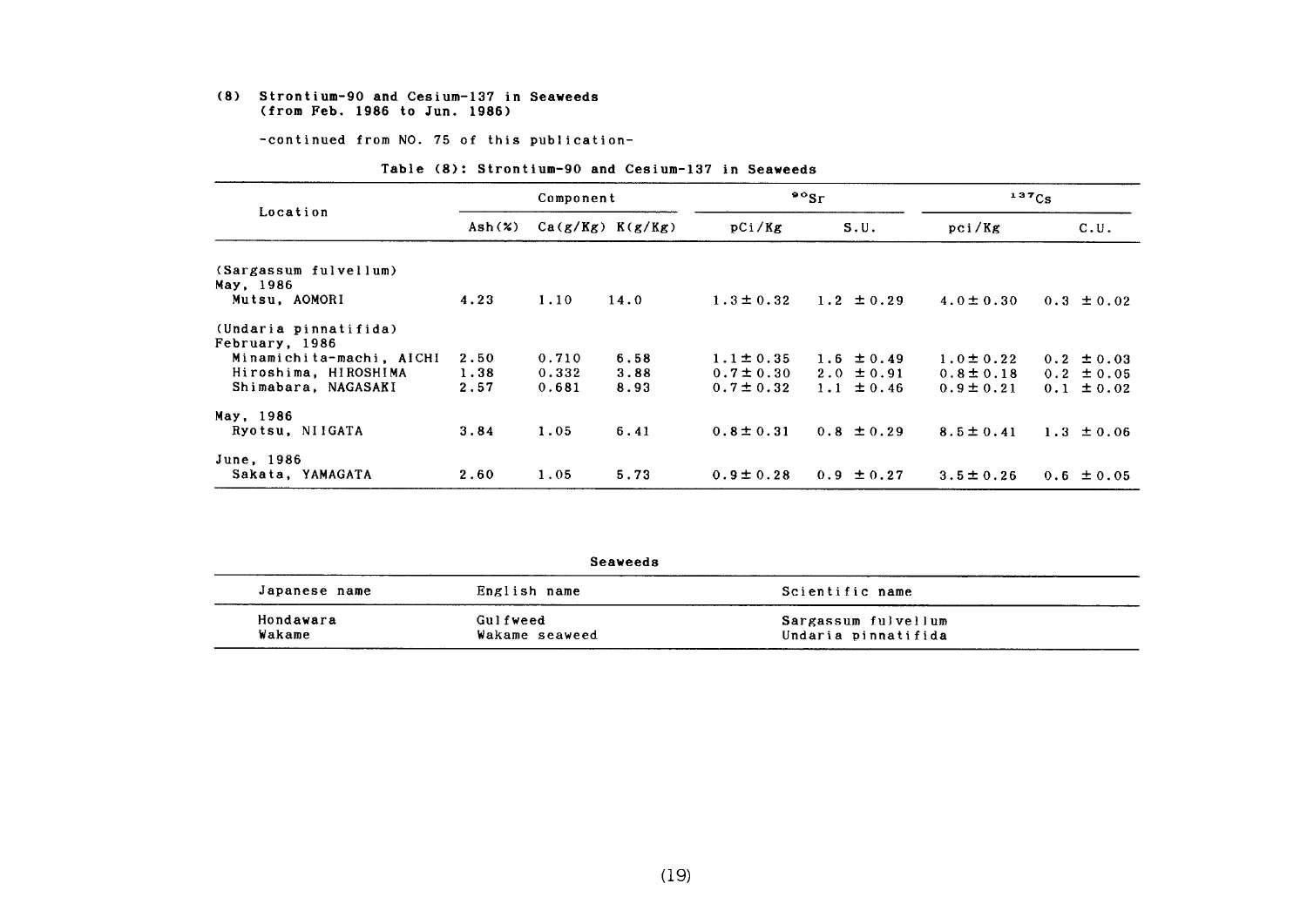

 $\rightarrow$ 

 $(20)$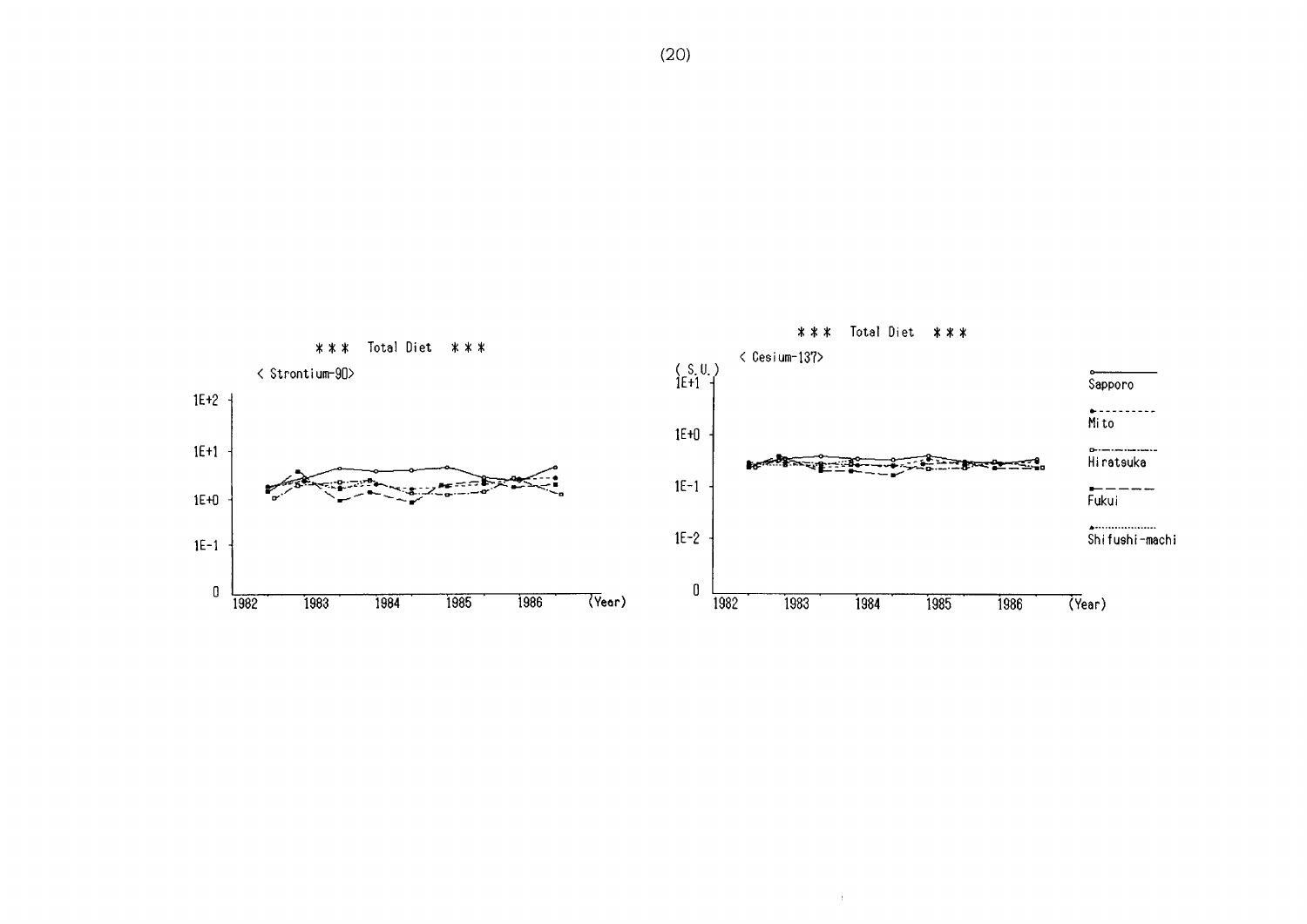

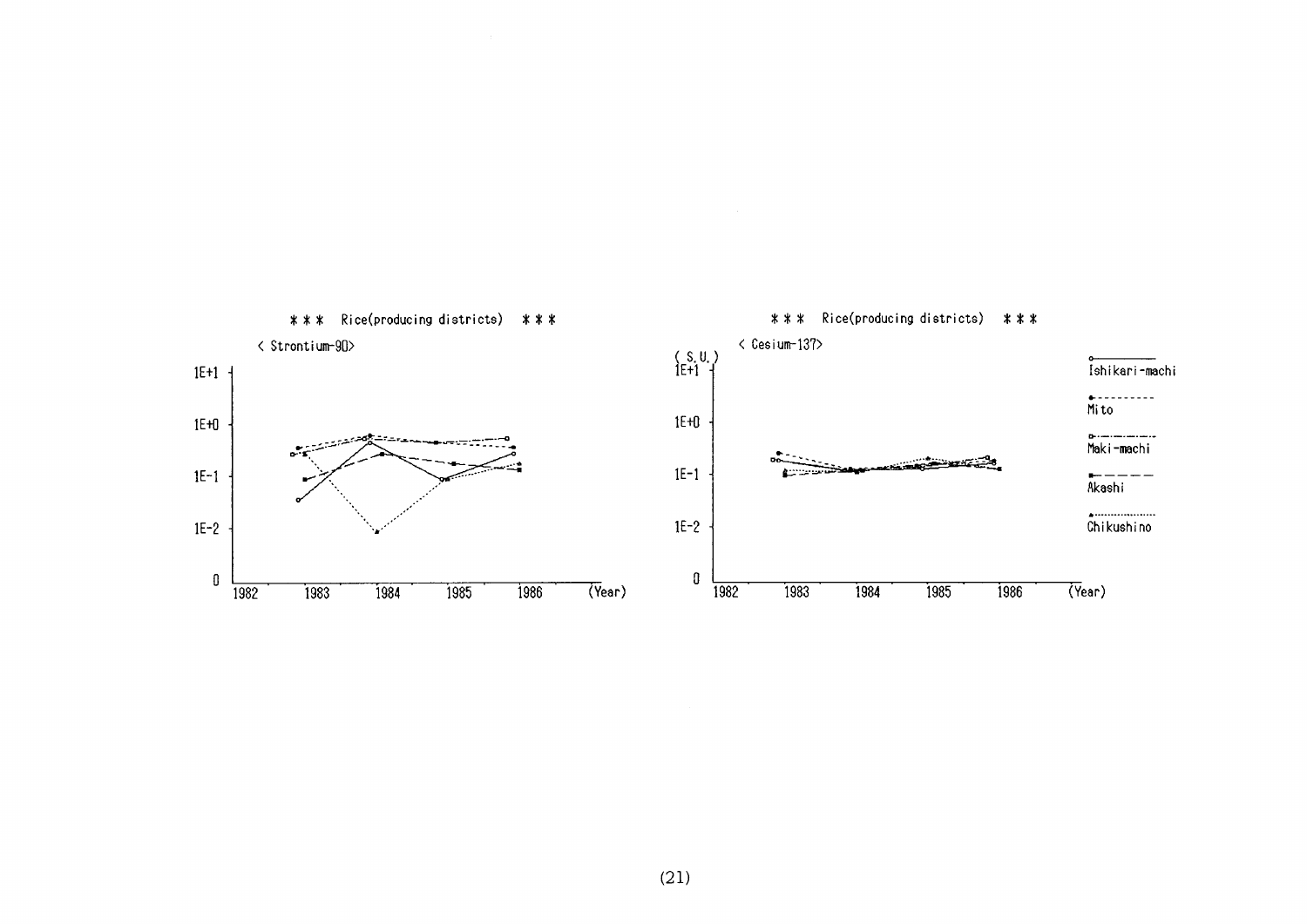

 $(22)$ 

 $\mathbb{R}^2$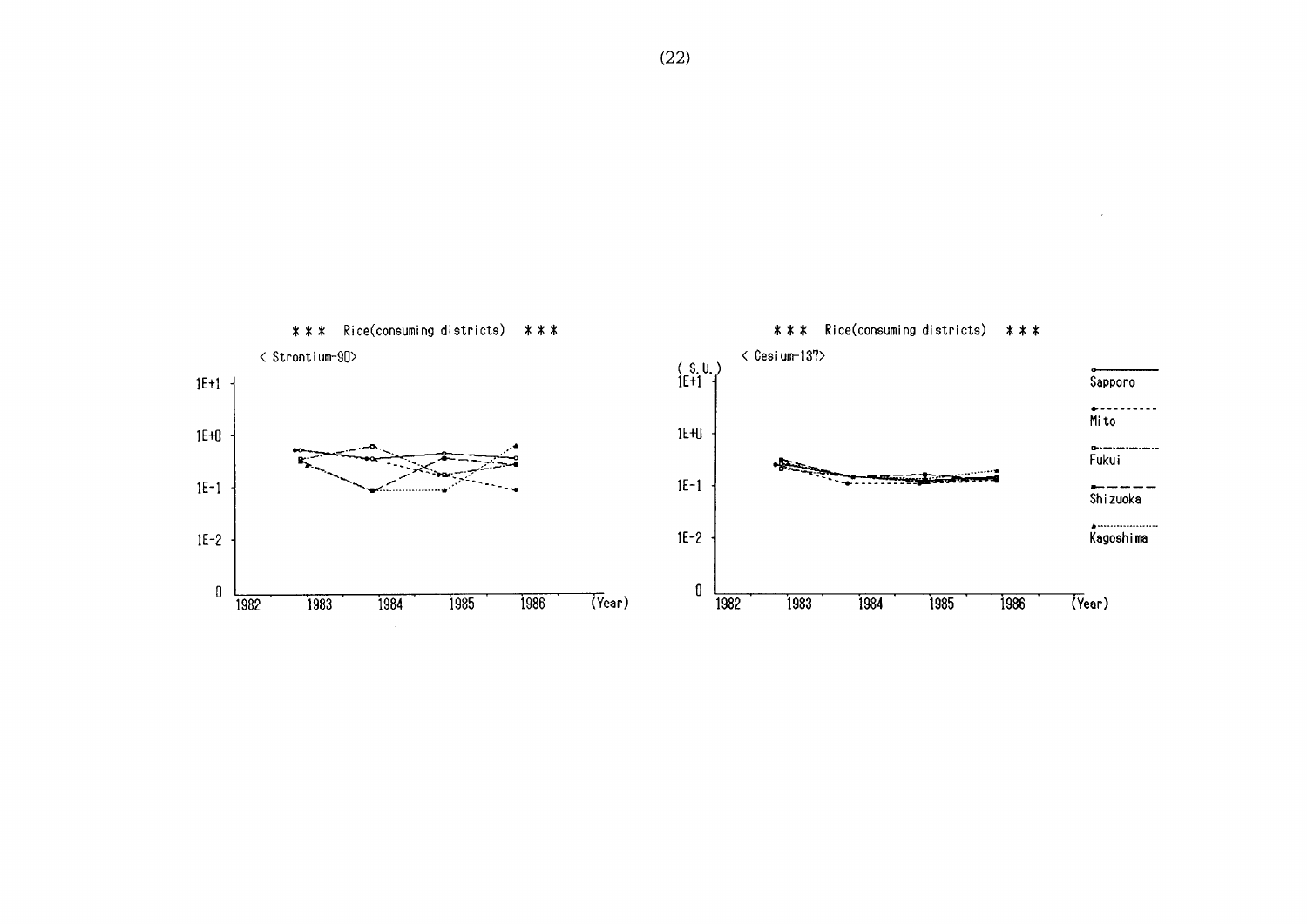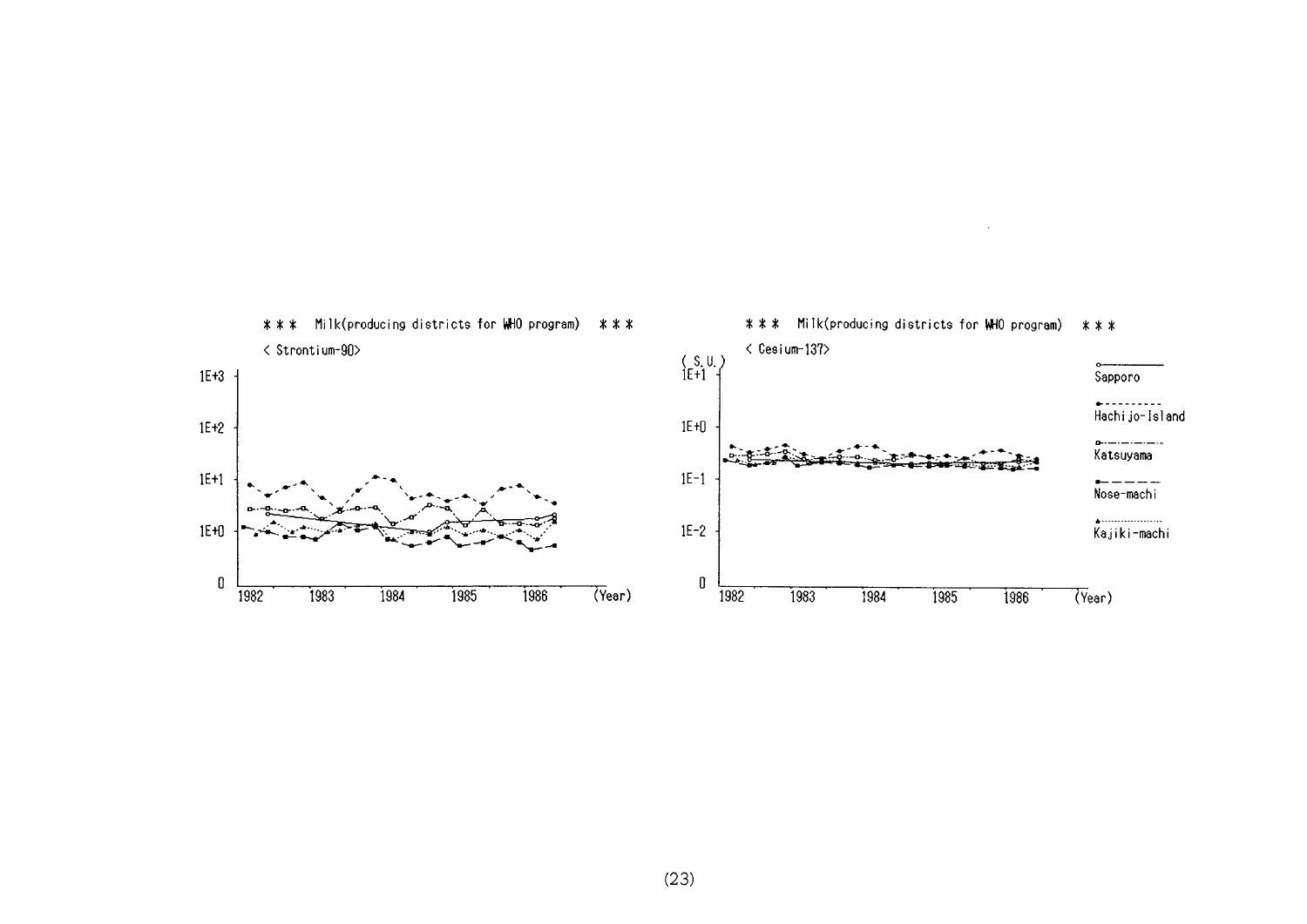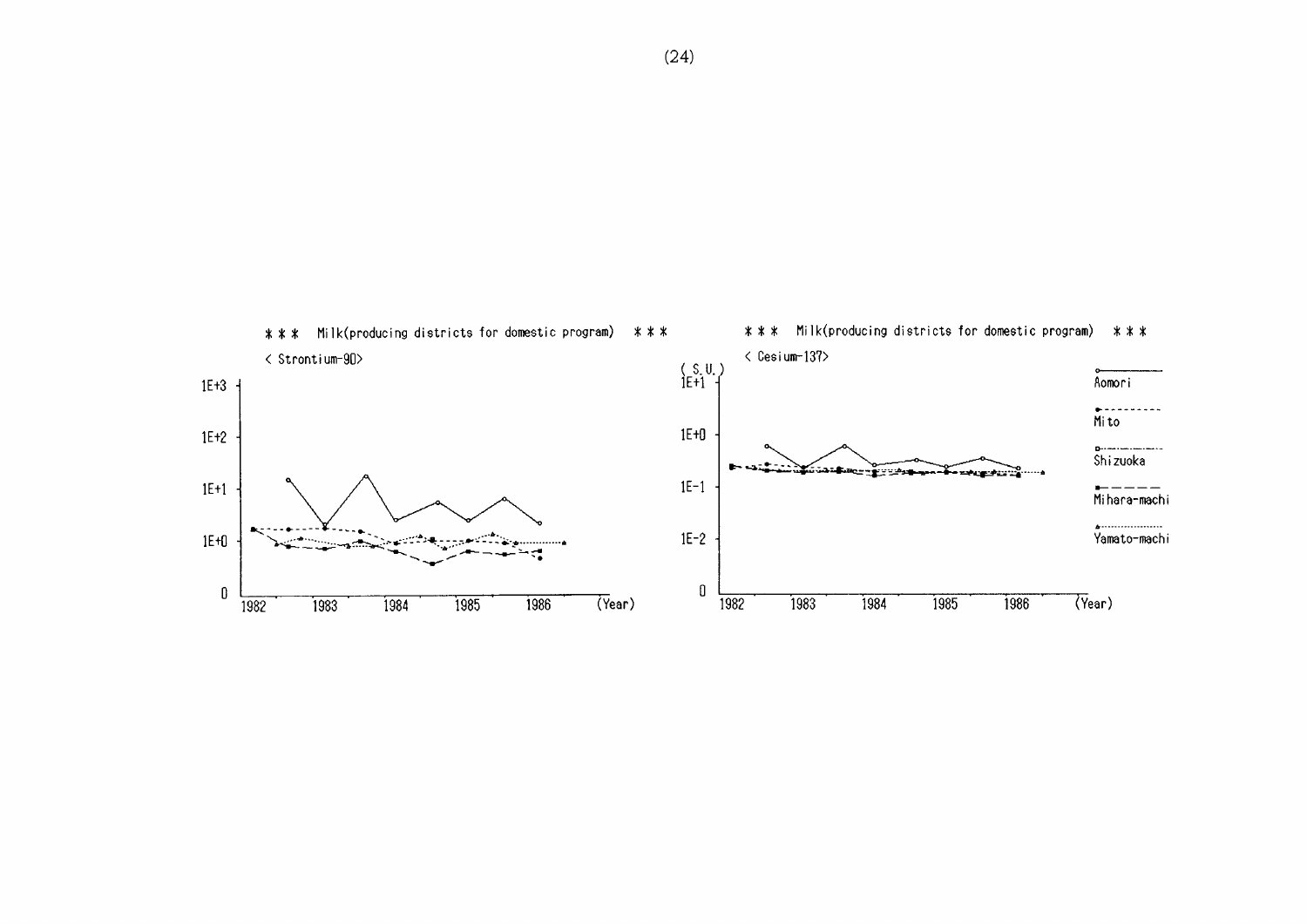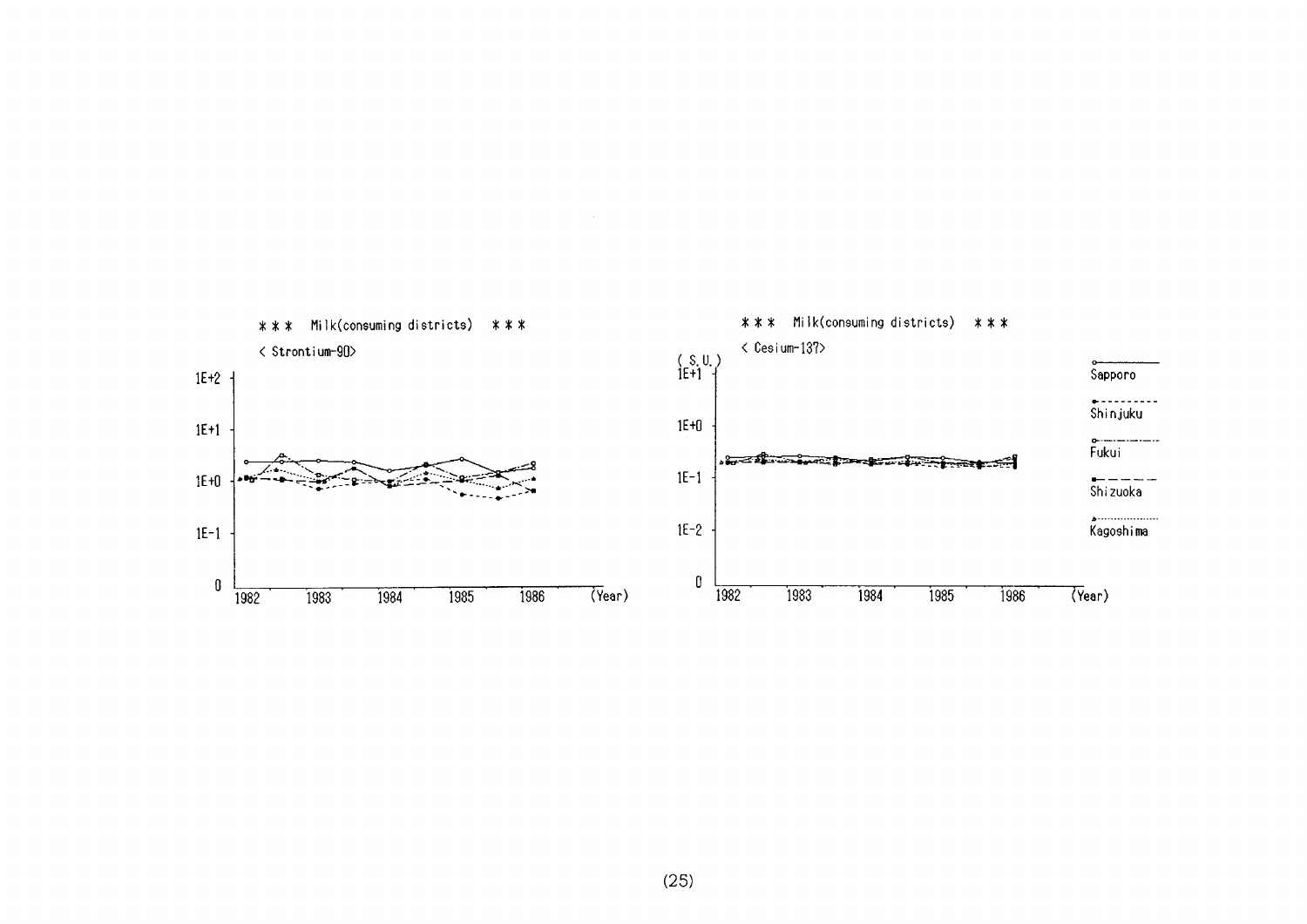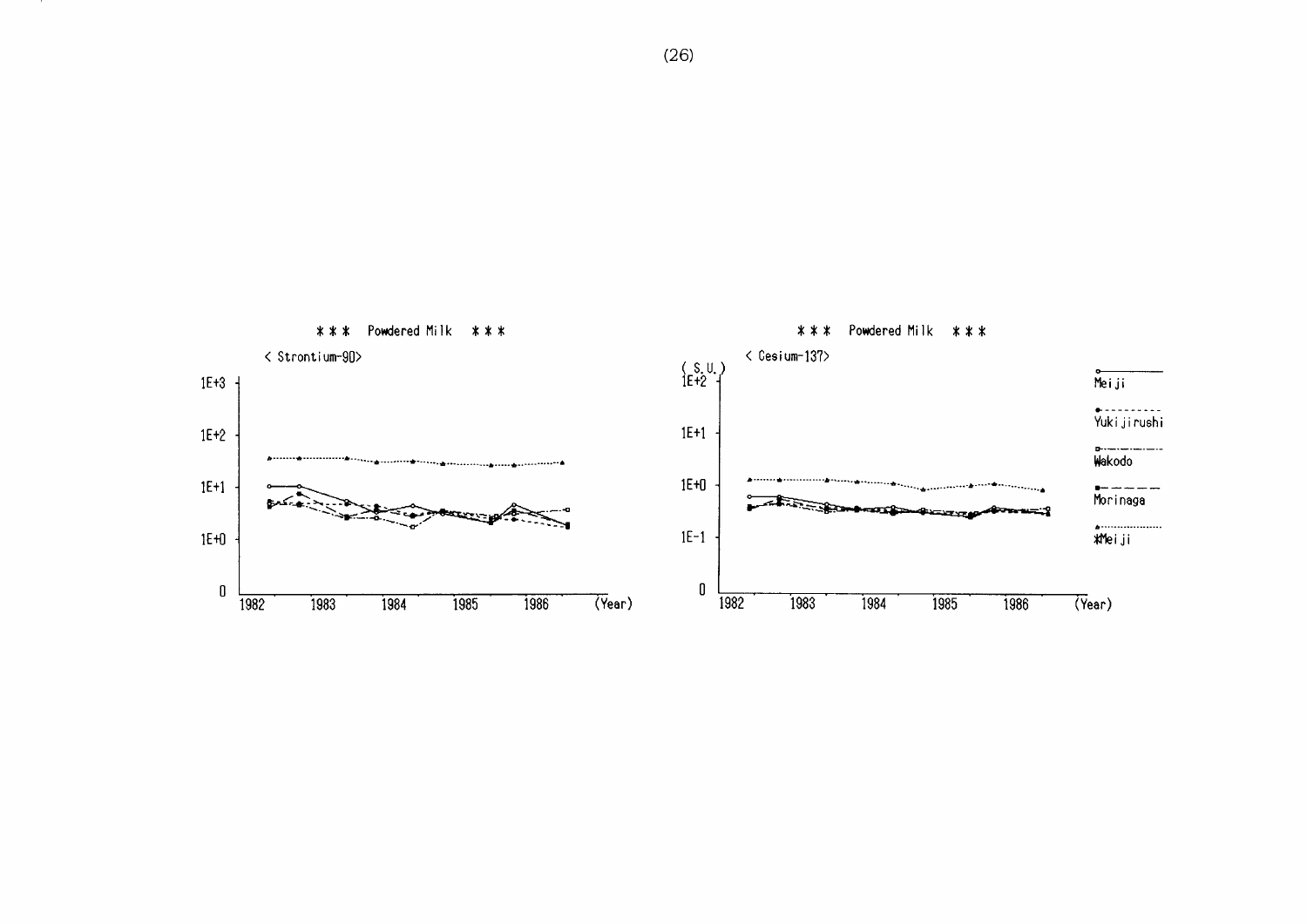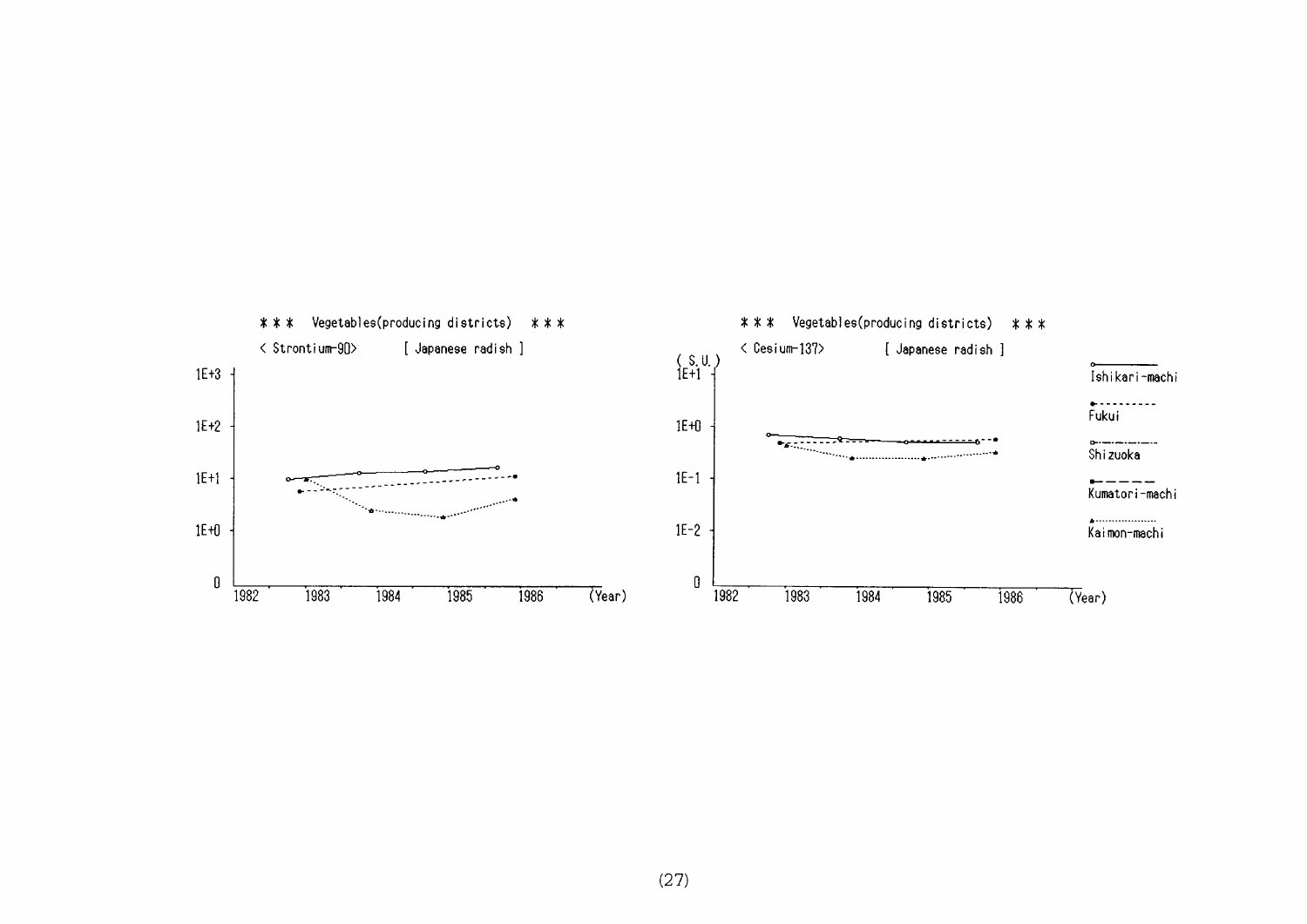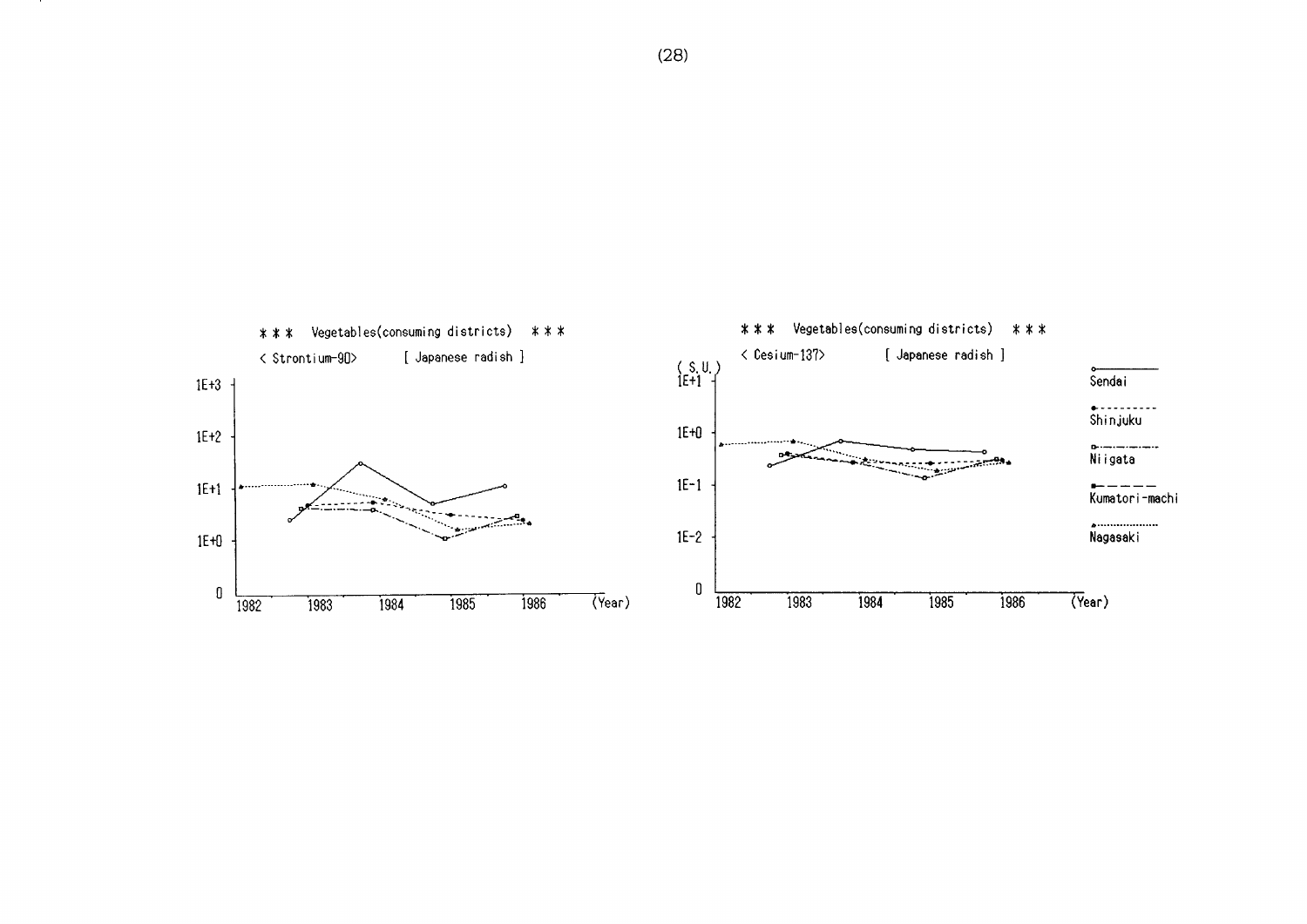

### $(29)$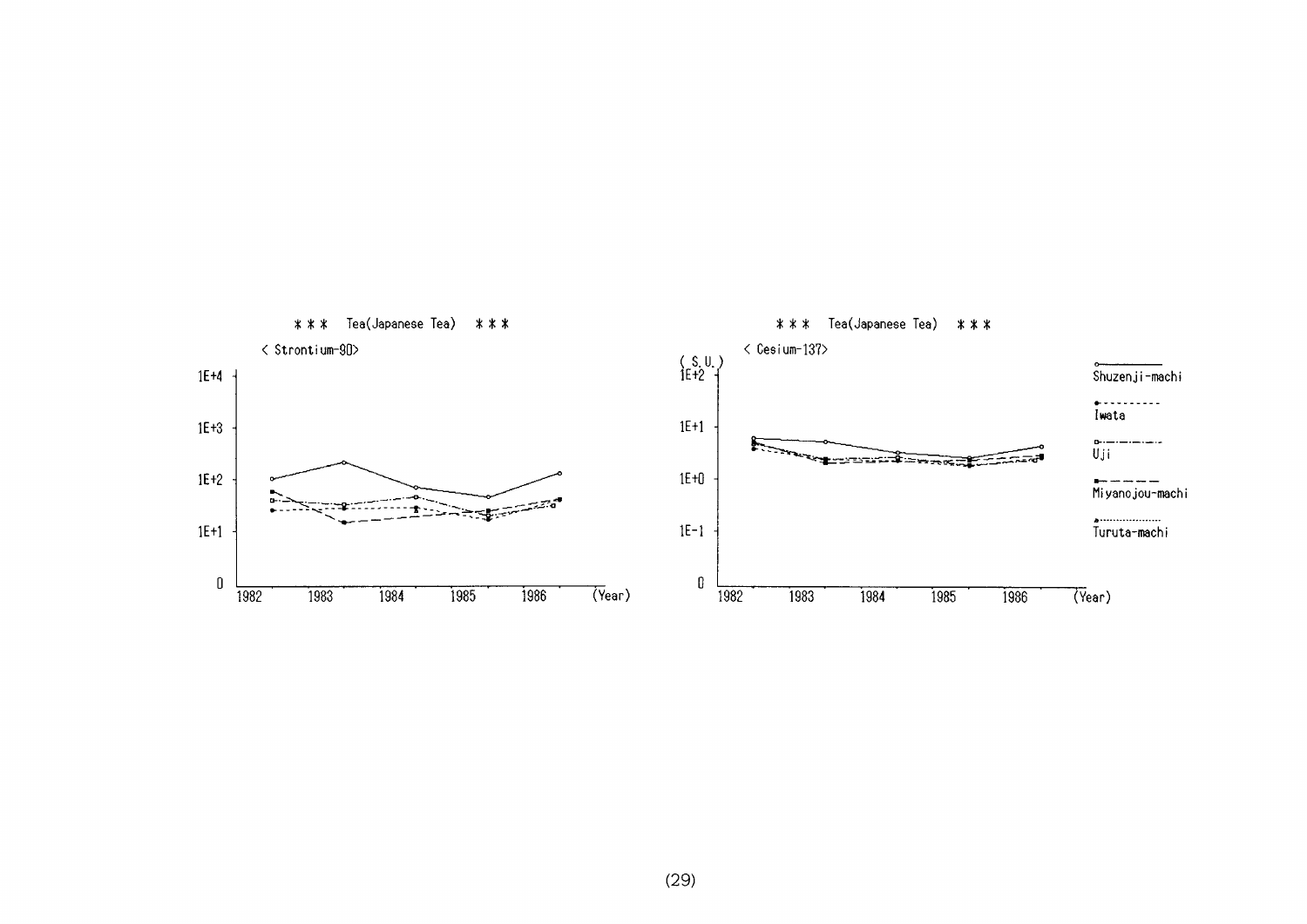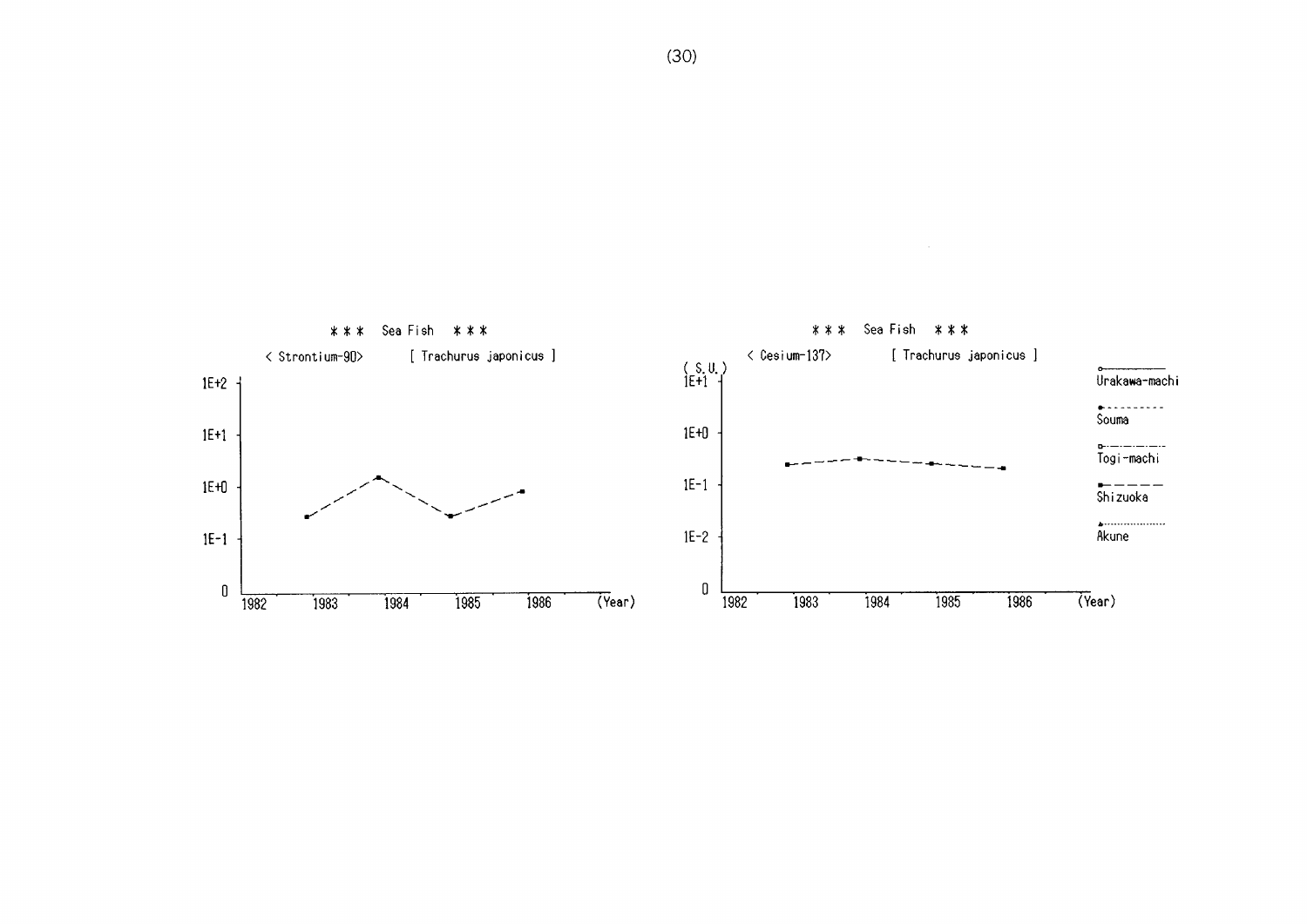



 $\sim$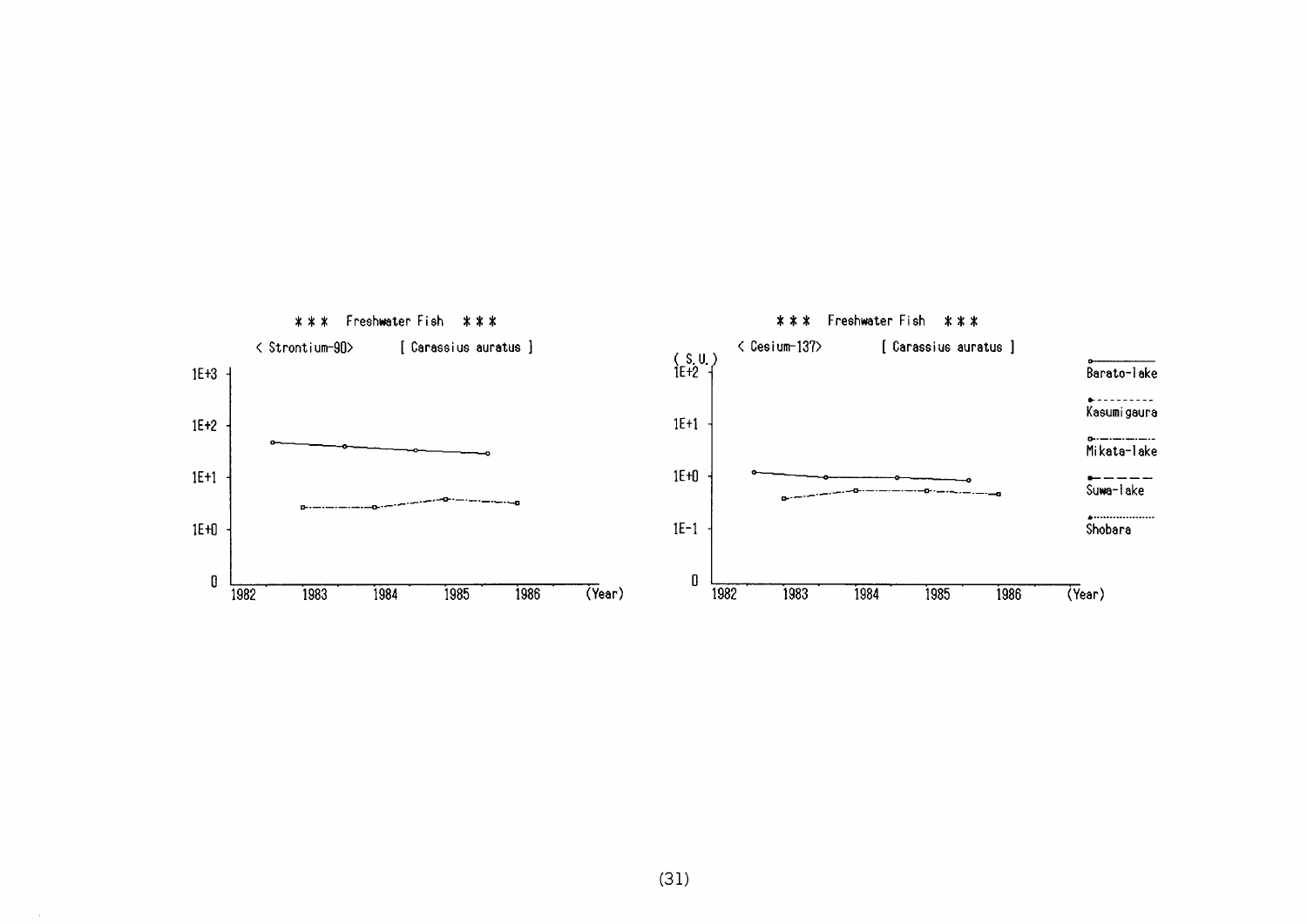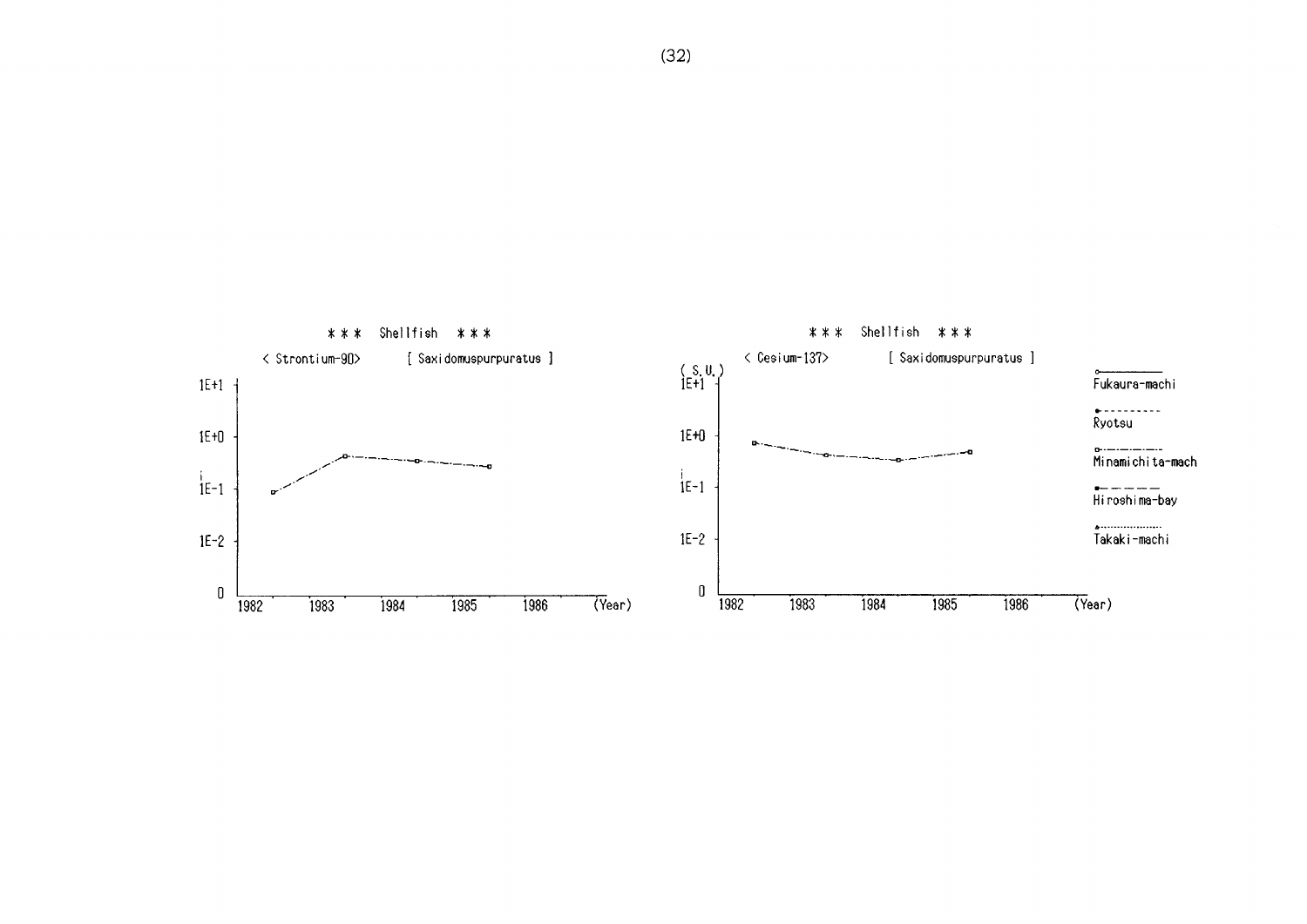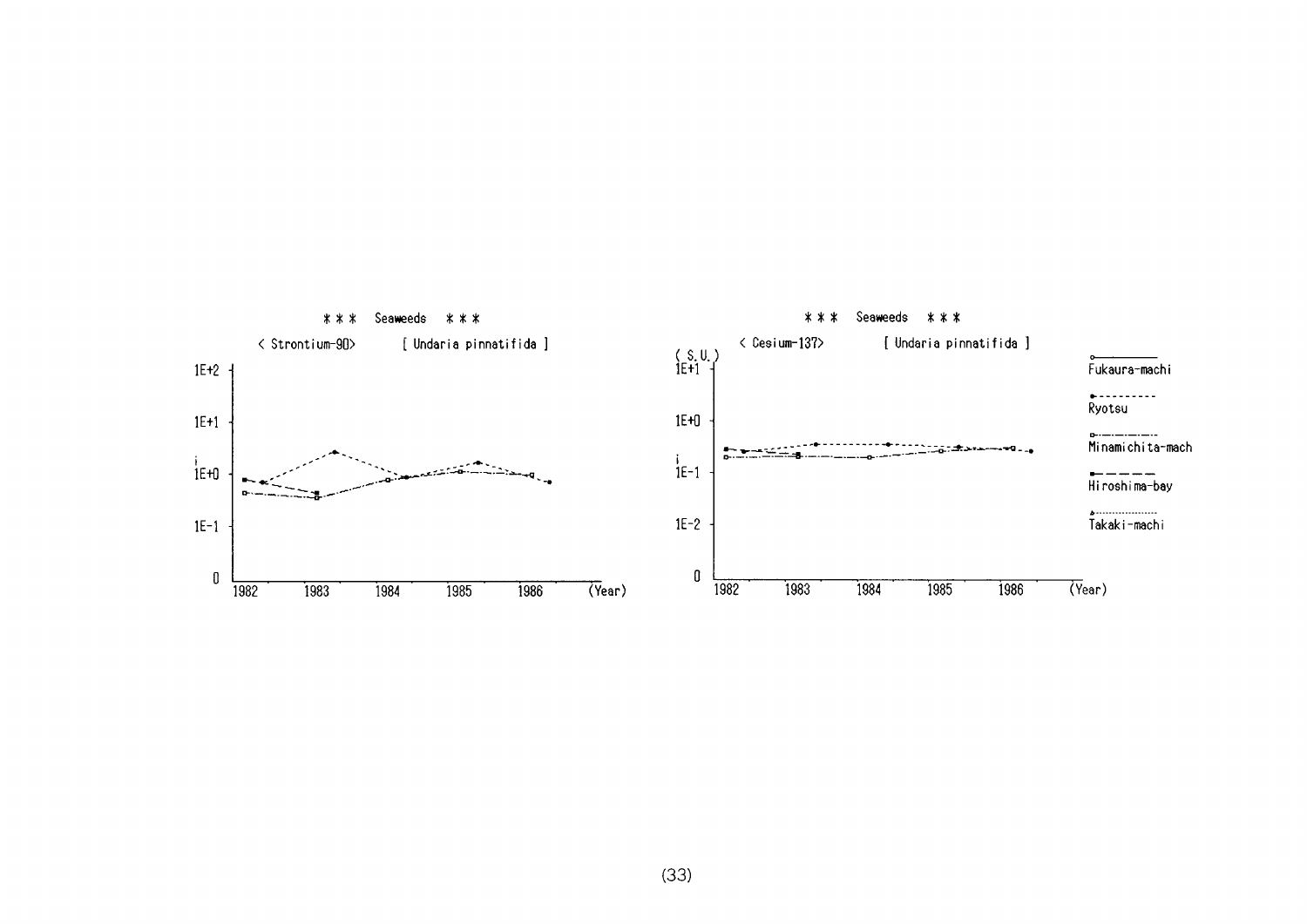

 $(34)$